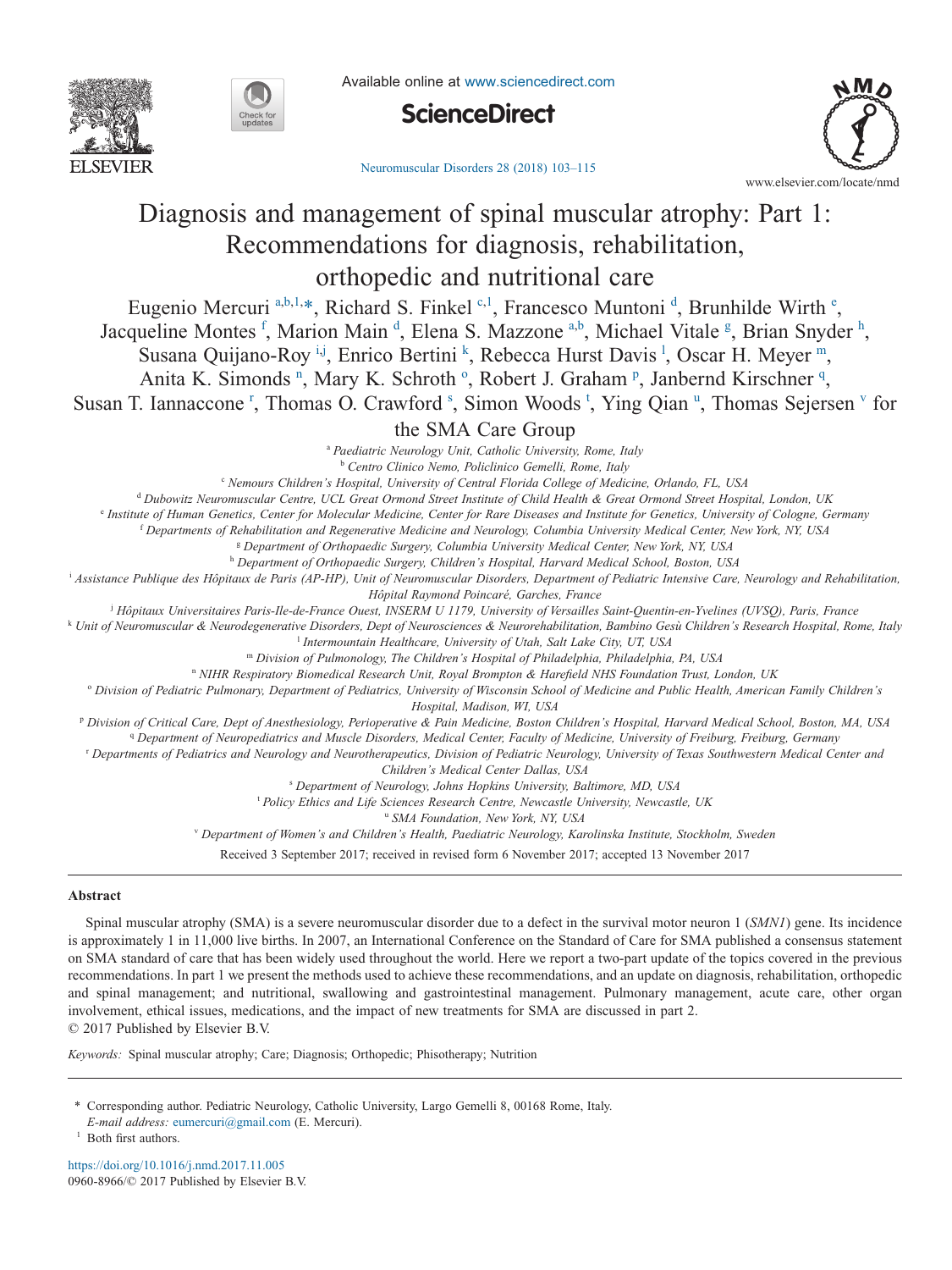## **1. Introduction**

Spinal muscular atrophies (SMA) include a group of neuromuscular disorders characterized by degeneration of alpha motor neurons in the spinal cord with progressive muscle atrophy, weakness and paralysis [\[1\].](#page-9-0) The most common form of SMA is due to a defect in the survival motor neuron 1 (*SMN1*) gene localized to 5q11.2-q13.3 [\[2\].](#page-9-1) It includes a wide range of phenotypes that are classified into clinical groups on the basis of age of onset and maximum motor function achieved: very weak infants unable to sit unsupported (type 1), nonambulant patients able to sit independently (type 2), up to ambulant patients with childhood (type 3) and adult onset SMA (type 4).

In 2004 an International Conference established a committee of experts in SMA to create a consensus statement on SMA standard of care [\[3\].](#page-9-2) Different working groups were established, addressing different aspects of diagnosis and management, focusing on rehabilitation and orthopedic, pulmonary, nutritional and palliative care. Each group had two leaders, facilitating the work of other experts who were invited to participate. The Delphi technique [\[4\]](#page-9-3) was used to explore consensus expert opinion and to identify topics where no consensus could be reached for which further study was needed.

A report of the SMA SOC consensus statement was published in 2007 [\[3\].](#page-9-2) The guidelines have been widely adopted by clinicians all over the world and were translated and promoted by patient advocacy groups and international neuromuscular networks such as TREAT-NMD. More recently, with the advent of clinical trials in SMA [\[5–8\],](#page-9-4) the guidelines have also been used in protocols as a benchmark for care for recruitment and during participation in a clinical trial.

Over the last decade there has been increasing evidence of improvements in the natural history of all the SMA types [\[9–11\].](#page-10-0) Even in type 1, the most severe form of SMA, there has been an increase of survival as a result of a more proactive approach, following the introduction of non-invasive ventilation and enteral feedings, suggested in the original SOC recommendations [\[12,13\].](#page-10-1) These improvements are likely to be the result of the recommendations provided in the consensus statement and of new advances in care that are not always reflected in the existing literature.

In this paper we report an update of the consensus statement, following the need to include more recently published data and more generally advances in the topics addressed in the original version. New aspects, such as those related to acute and emergency care, medications or the involvement of other organs have also been added.

The need for an update has also been driven by the advent of clinical trials [\[14\].](#page-10-2) The approval of the first drug for SMA in December 2016 and promising early results from other clinical trials have changed the perspective of physicians and families who are now more willing to be proactive in the management of this disorder, especially in type 1.

## **2. Method**

Nine topics were included in this update:1. Diagnosis and genetics; 2. Physical therapy and rehabilitation; 3. Orthopaedic care, growth and bone health care; 4. Nutrition; 5. Pulmonary care; 6. Acute care in the hospital setting; 7. Other organ system involvement; 8. Medication; 9. Ethics and palliative care.

For each topic, two leaders, in most cases one from Europe and one from the United States, were identified to head a working group inviting other clinicians with expertise in the topic and, when appropriate, at least one SMA patient or parent/ caregiver. The choice of the participants in each subgroup was based on strict criteria, inviting the experts from all continents who had published on the specific topic, or had a large experience in the field and were part of national or international working groups.

A literature search identified all the relevant articles that were classified according to their consistency with the previous recommendations [\[3\],](#page-9-2) or whether they included novel or contrasting findings.

Each working group (WG) had 2 preliminary conference calls, and at least 2 web-based Delphi rounds of inquiry. The first round of Delphi used open-ended questions to generate specific topics. The second round focused on the topics ranked the highest on the first round.

The review of the literature and the results of the first two rounds were analyzed and discussed in an in-person workshop where the leaders of all the working groups convened. The American Academy of Pediatrics guidelines for classifying recommendations for clinical practice [\[15\]](#page-10-3) were used to analyze the results.

Within each working group, each topic was summarized as to where a) Consensus was reached with uniform opinion; b) Consensus was reached with a majority opinion, and with minority opinions mentioned; c) No consensus is reached and more work has to be performed.

Following the workshop, more rounds of Delphi were performed to further define some aspects requiring further definition, highlighted during the workshop. Details of the methodology used have been recently published in the workshop report [\[16\].](#page-10-4)

The results were subdivided using the functional classification from the original consensus statement document. Considering that type 3 patients who lost ambulation share many aspects with type 2 patients, the two groups are collectively indicated as "sitters", while the type 3 patients who are still ambulant are indicated as "walkers". Type 1 patients are indicated as non-sitters.

#### *2.1. SMA diagnosis*

The diagnostic process for SMA has not changed since the original consensus statement paper [\[3\]](#page-9-2) but more accurate information on the genetic background has become available.

Unless there are previous familial cases, the diagnostic process is generally prompted by the clinical signs. Clinically, these infants present with hypotonia, progressive symmetric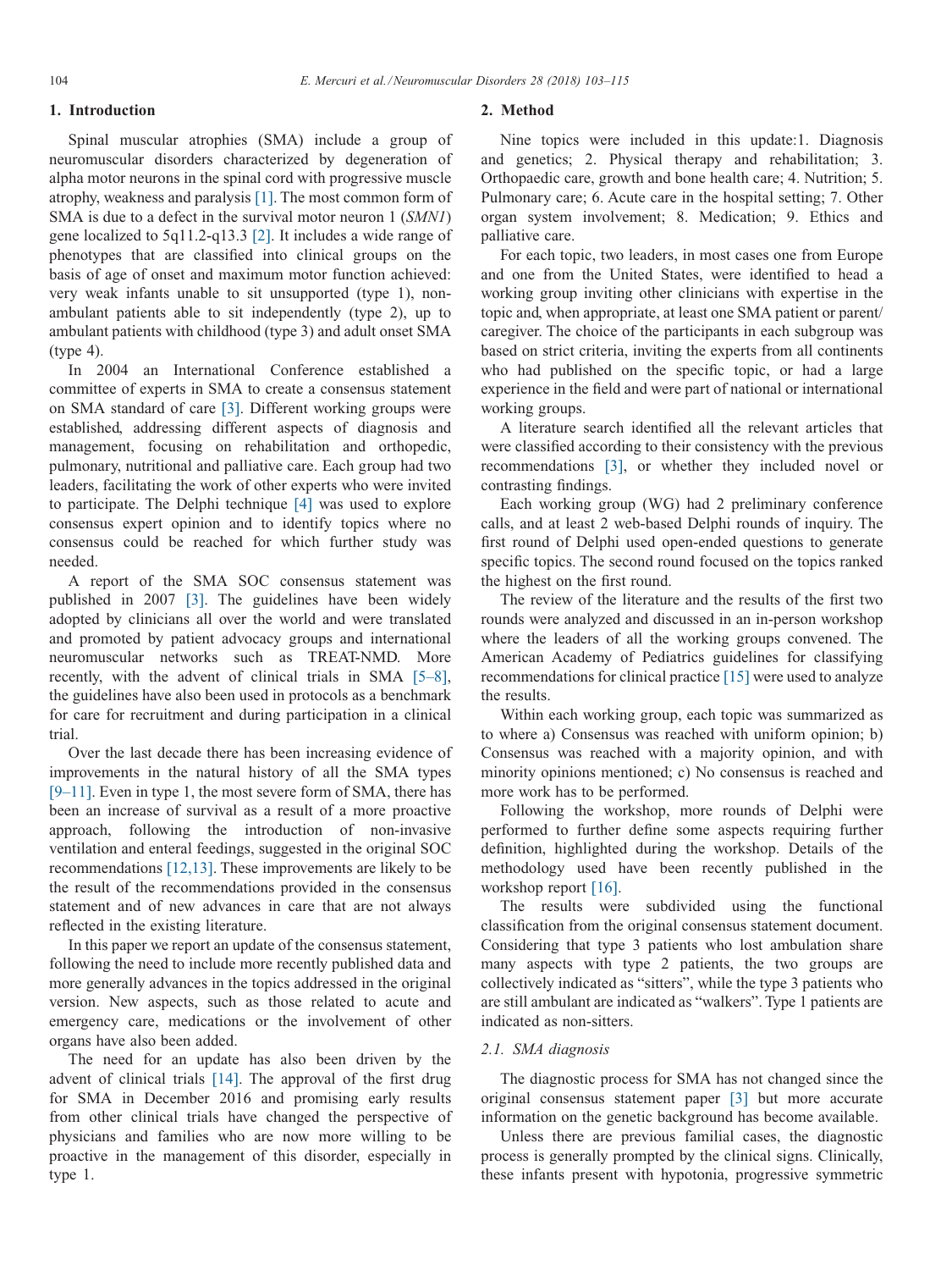and proximal weakness affecting the legs more than the arms, sparing of the facial muscles but often with bulbar muscle weakness. There is also weakness of the intercostal muscles with relative sparing of the diaphragm, which results in the typical "bell-shaped" chest and paradoxical breathing pattern. Childhood onset is similarly characterized by hypotonia and proximal weakness, but with less prominent bulbar and respiratory findings.

In approximately 96% of patients, SMA is caused by homozygous absence of exons 7 and 8 of the *SMN1* gene, or, in some cases, only of exon  $7 \left[2, 17-20\right]$ . The majority of patients inherit the *SMN1* deletion from their parents; in 2% de-novo deletions in one of the 2 alleles have been described [\[21\].](#page-10-5) In 3–4%, other mutations in *SMN1* can be found, typically with an *SMN1* deletion on the other allele [\[22\].](#page-10-6)

Population studies have indicated variations in the carrier frequency of *SMN1* deletions, with the Asians having the highest carrier frequency (2.4%) [\[23\].](#page-10-7) The SMN locus is part of a genomic inverted duplication region on human chromosome 5, which contains a paralogue gene, *SMN2*. *SMN2* is intact in all SMA patients. The *SMN2* copy numbers however can vary between 0 and 4 per chromosome 5 in the general population. SMA patients always carry at least 1 *SMN2* copy.

The diagnosis of SMA is based on molecular genetic testing. Genetic testing of *SMN1/SMN2* is highly reliable and it is first line investigation when the condition is suspected in a typical case (Fig. 1). In a typical presentation there is no need for a muscle biopsy.

EMG is also usually not needed in type 1 and 2 children; this investigation can help in more chronic forms in which the phenotype might be less striking. CK serum levels are usually normal or only mildly elevated in SMA; however few exception with markedly (10×) elevated levels are on record hence this test does not necessarily exclude the diagnosis [\[24\].](#page-10-8)

The gold standard of SMA genetic testing is a quantitative analysis of both *SMN1* and *SMN2* using multiplex ligationdependent probe amplification (MLPA), quantitative polymerase chain reaction (qPCR) or next generation sequencing (NGS) [\[23,25–27\].](#page-10-7) Homozygous *SMN1* deletions can be identified also by PCR followed by restriction digest. This method is faster and is less expensive, and often readily available in any lab but does not allow quantification of *SMN1* or *SMN2* copy number. However, knowledge on *SMN1* copies is relevant for identification of heterozygous deletions whereas *SMN2* copies are important for prognosis and therapeutic approaches.

The absence of both full *SMN1* copies will provide diagnosis of SMA. If only 1 full copy is present and clinical phenotype is compatible with SMA, the remaining *SMN1* gene should be sequenced looking for other subtle mutations. If both full *SMN1* copies are present, a diagnosis of SMA is highly unlikely but the *SMN1* gene should be sequenced if there is a striking typical phenotype or consanguinity. If sequencing indicates an intact *SMN1* gene in the presence of a phenotype suggestive of SMA including also neurogenic EMG, other motor neuron diseases should be considered.

There was consensus that even if the number of *SMN2* copies is not essential to reach the diagnosis of SMA, this should be routinely assessed as it is an important factor influencing the severity of the SMA phenotype [\[26,28–30\]](#page-10-9) (Supplementary Table S1).

The majority of type 1 SMA patients carry two *SMN2* copies, type 2 SMA and type 3a SMA patients (onset before the age of 3 years) three *SMN2* copies, type 3b SMA patients (age of onset after 3 years) four *SMN2* copies, and type 4 four to six copies [\[26,30\].](#page-10-9) Although there is a strong correlation between *SMN2* copies and severity of the disease, there are exceptions and in individual cases the number of *SMN2* copies may not predict the severity of the phenotype. This limitation should be



Fig. 1. Diagnostic algorithm for spinal muscular atrophy (SMA: spinal muscular atrophy; SMN1: survival motor neuronon 1; SMN2: survival motor neuron 2; NMD: neuromuscular disorders; EMG: electromyography; NCV: nerve conduction velocity; CK: creatine kinase levels; WES: whole exom sequencing; WGS: whole genome sequencing).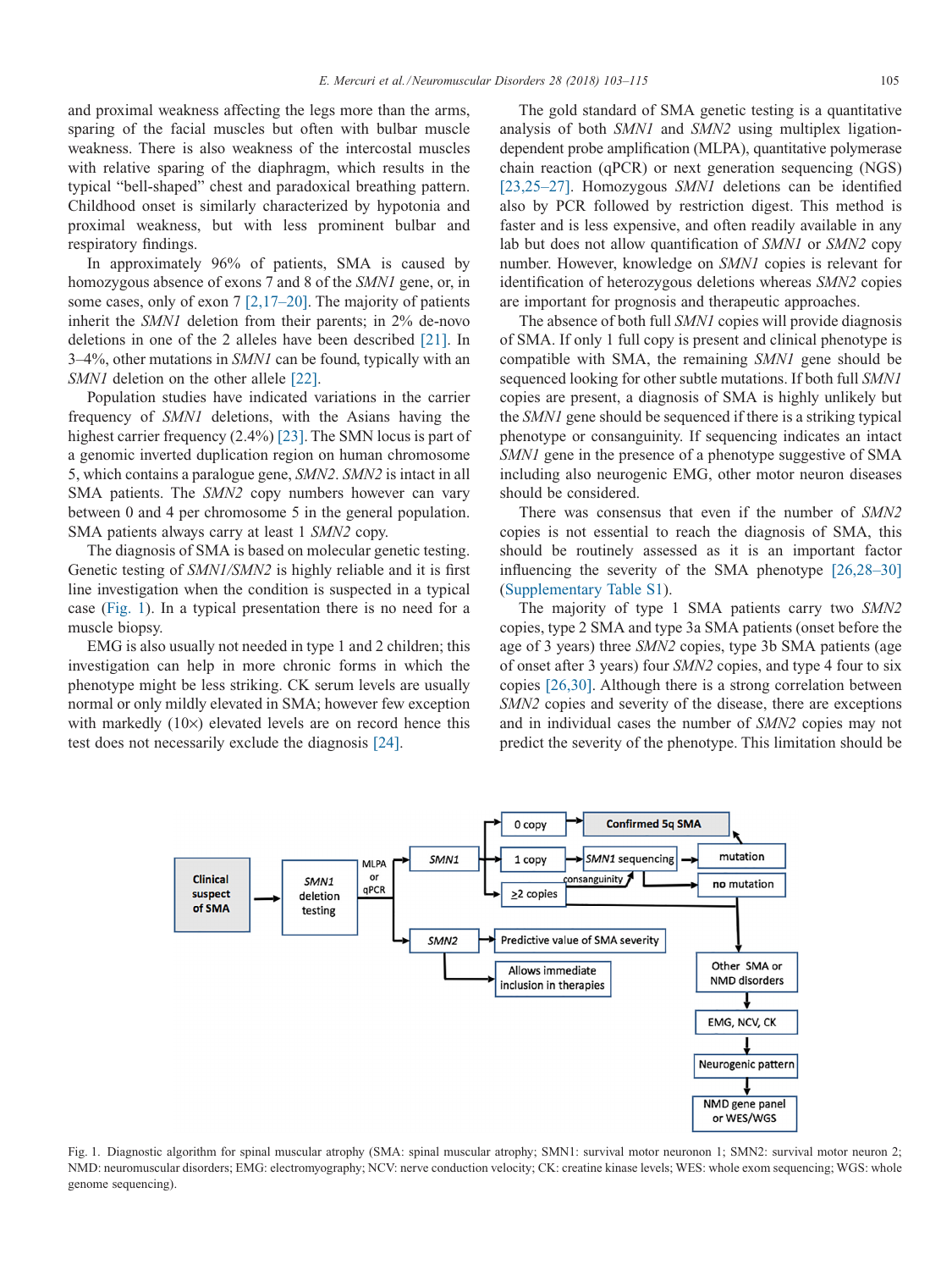

Fig. 2. Multidisciplinary approach.

mentioned when reporting the number of copies or counseling patients or their families.

Another reason for determining the number of *SMN2* copies is that this is currently used as a criterion for enrolment of patients into clinical trials [\[7,8\].](#page-9-5)

Presence of *SMN1* but homozygous absence of *SMN2*, a genotype found in about 3–5% of control individuals, has no apparent phenotypic consequences [\[2,20\].](#page-9-1) The presence of at least one fully functional *SMN1* gene, as typically found in SMA carriers, is indeed sufficient to protect from SMA.

Genetic counseling is obviously important at the time of diagnosis, as is psychological support to the families, especially when a diagnosis of type 1 SMA is communicated.

## *2.2. Management: a multidisciplinary approach*

A multidisciplinary approach is the key element in the management of SMA patients [\[1,3\].](#page-9-0) SMA is a complex disorder involving different aspects of care and professionals, and each of the aspects should not be dealt in isolation but as part of a multidisciplinary approach (Fig. 2). In the past families had to coordinate all the assessments and visits but it is now recommended that this should be coordinated by one of the physicians, generally the neurologist or pediatric neurologist, who is aware of the disease course and potential issues. This will allow to monitor the various aspects that are known to be part of the disease progression and, when possible, to provide anticipatory care.

## *2.3. Neuromuscular and musculoskeletal evaluation*

Clinical assessment in SMA includes performing a physical examination, with a focus on the musculoskeletal system and related functional impairments. The choice of the assessments used will reflect the aspects that are more relevant for each level of severity (Supplementary Table S2).

These should include different means of assessments of strength and range of joint motion, relevant motor functional scales [\[31–35\]](#page-10-10) and timed tests to monitor those aspects of function that reflect activities of daily living [\(Table 1\)](#page-4-0).

These assessments should be performed routinely by trained examiners every 6 months, unless there are special circumstances requiring different follow up.

Regular monitoring of these aspects will allow to monitor possible changes over time, to identify aspects requiring intervention and response to intervention. The use of these assessments also allows to compare individual results to the trajectories of progression reported in recent studies [\[36,37\].](#page-10-11)

## *2.4. Rehabilitation*

Since the original consensus statement paper there has been increasing evidence that a proactive approach, including regular sessions of physical therapy (PT) may influence trajectories of progression. In a recent study on sitters and walkers, functional changes over 12 months were minimal in the whole cohort and the few outliers showing a more substantial loss of functional activities were often those with increase in their joint contractures, sudden scoliosis deterioration or excessive weight gain [\[36\].](#page-10-11) Other papers have reported the benefits of braces, orthoses and exercise [\[38–45\]](#page-10-12) (Supplementary Table S3).

#### *2.4.1. Non-sitters*

The primary rehabilitation goals for non-sitters include: optimization of function, minimization of impairment, and optimizing tolerance to various positions [\(Table 1\)](#page-4-0).

*2.4.1.1. Stretching.* This includes the use of orthoses and splints, active-assistive and passive techniques, supported supine/standing/standing frames and serial casting. Thoracic bracing is recommended for postural stabilization and to promote function. Cervical bracing is often used for head support particularly, as head control is often absent or not fully developed, to minimize risk of asphyxiation while upright.

Upper and lower limb orthoses are used to promote function and range of motion.

*2.4.1.2. Positioning.* Seating systems and postural supports should include supine positioning with rolls, beanbags, molded pillows or wedges. Custom and molded wheelchair seating systems as well as custom sleeping systems are recommended.

To promote mobility and transfers the use of strollers and power wheelchairs with recline/tilt options and adapted seating systems are recommended.

*2.4.1.3. Mobility and exercise.* To promote function, assistive technology and adaptive equipment are recommended. The use of eye tracking devices is also recommended to improve communication. Some non-sitters can participate safely in aquatic therapy with proper head and neck support and constant supervision.

*2.4.1.4. Chest physiotherapy.* Chest physiotherapy is an important part of the assessment and management. It is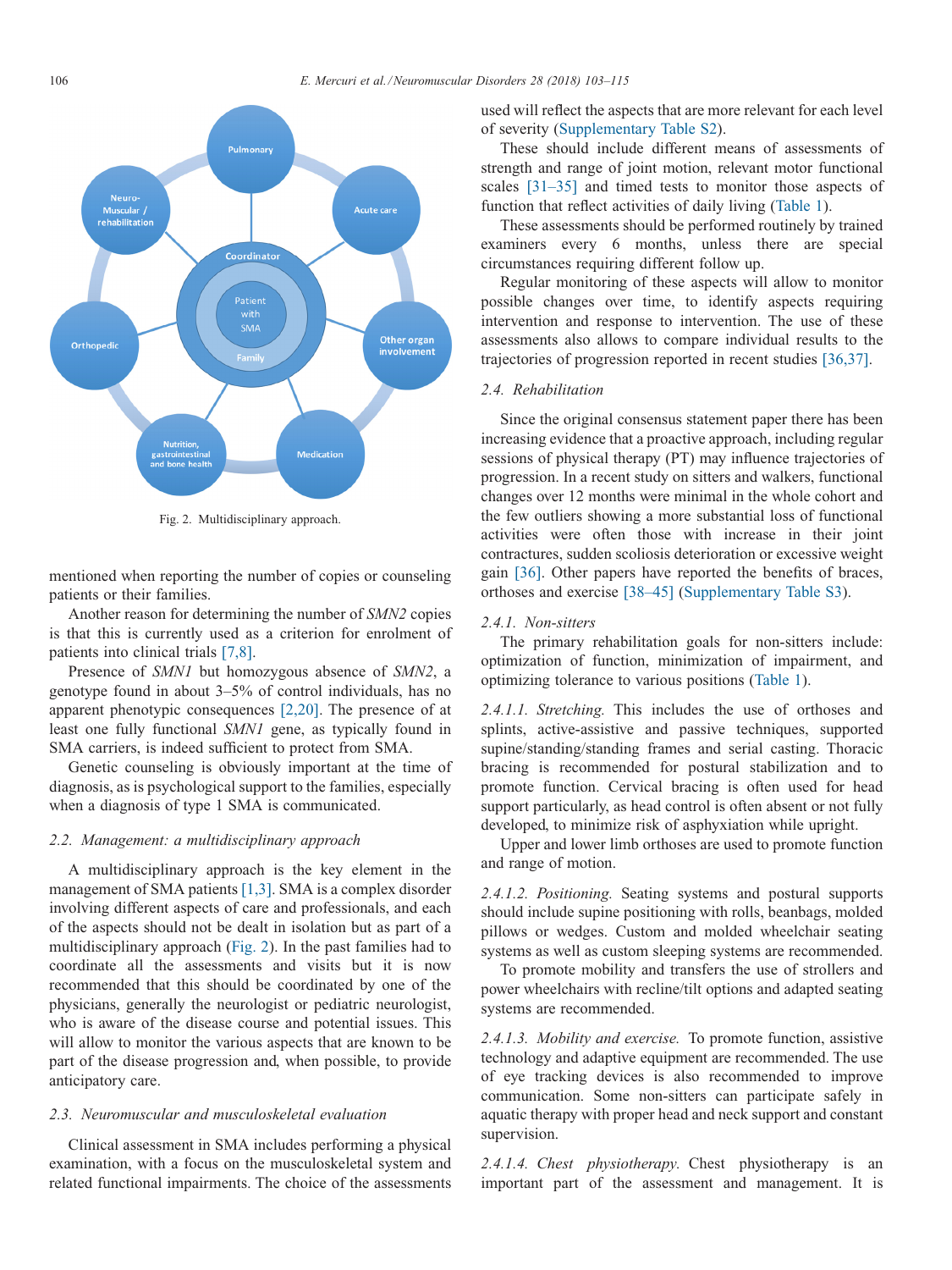<span id="page-4-0"></span>

| Table 1 |                                             |  |
|---------|---------------------------------------------|--|
|         | Rehabilitation assessment and intervention. |  |

|                | Assessment                                                                                                                                      | Intervention                                                                                                                                                                                                                                                                                                                                                                                                              | Care considerations                                                                                                                                                                                                                                                                                                                                                                                                                                                                                        |  |
|----------------|-------------------------------------------------------------------------------------------------------------------------------------------------|---------------------------------------------------------------------------------------------------------------------------------------------------------------------------------------------------------------------------------------------------------------------------------------------------------------------------------------------------------------------------------------------------------------------------|------------------------------------------------------------------------------------------------------------------------------------------------------------------------------------------------------------------------------------------------------------------------------------------------------------------------------------------------------------------------------------------------------------------------------------------------------------------------------------------------------------|--|
|                | Non-sitters Postural control<br>Scoliosis<br>Hip dislocation<br>Sitting tolerance<br>Chest deformities                                          | Positioning and Bracing<br>Daily use of seating systems, postural and<br>positioning supports, thoracic bracing and cervical<br>bracing for head support.<br>Static thoracic bracing should have incorporated<br>modifications for respiratory support including<br>abdominal cutouts.                                                                                                                                    | To be effective, orthoses should be applied for more than 60<br>minutes to overnight.<br>Session duration for effective stretching and range of motion<br>depends on specific patient needs, joints, and rehabilitation<br>aims.                                                                                                                                                                                                                                                                           |  |
|                | Contractures (ROM,<br>goniometry)                                                                                                               | <b>Stretching</b><br>Daily use of orthoses for upper lower limb orthoses<br>for stretching and to promote function and range of<br>motion.<br>Static orthoses Knee immobilizers and hand splints<br>are recommended for positioning and stretching.<br>AFOs and KAFOs can be used for stretching and<br>positioning. TLSOs are used for positioning.<br>Supported standing                                                | The minimal frequency for stretching and range of motion is<br>3–5 times per week<br>The minimal frequency for bracing to be effective is 5 times<br>per week.                                                                                                                                                                                                                                                                                                                                             |  |
|                | Muscle weakness<br>(Antigravity movements)<br>Functional scales (CHOP<br>INTEND)<br>Motor development (HINE)                                    | Promote function and mobility<br>Use of seating and mobility systems<br>Mobile arm supports to assist upper extremity<br>function.                                                                                                                                                                                                                                                                                        | Recommend toys with switches, light weight rattles,<br>Bath equipment, adapted beds, upper extremity assistive<br>devices, as well as hoists (lifts),<br>Environmental controls, and eye tracking devices for<br>computers and communication,<br>Strollers with recline and the ability to lay flat, power<br>wheelchairs should have recline/tilt, adapted seating systems                                                                                                                                |  |
| <b>Sitters</b> | Postural control<br>Foot and chest deformities<br>Scoliosis and pelvic obliquity<br>Hip dislocation                                             | Positioning and Bracing<br>Thoracic bracing is recommended for posture and<br>to promote function.<br>Cervical bracing is often used for head support for<br>safety and transportation.                                                                                                                                                                                                                                   | Orthoses should be worn for more than 60 minutes to<br>overnight.<br>The minimal frequency for bracing: 5 times/week.                                                                                                                                                                                                                                                                                                                                                                                      |  |
|                | Contractures (ROM,<br>goniometry)                                                                                                               | <b>Stretching</b><br>Orthoses are used for the upper and lower limbs to<br>promote function and ROM<br>Regular stretching for segments known to be at risk<br>for contractures: hip, knee and ankle, wrist and<br>hand<br>Knee immobilizers, KAFOs, and AFOs are<br>recommended for positioning and standing. RGOs<br>and KAFOs can be used for supported ambulation.<br>TLSOs and hand splints are used for positioning. | Minimal frequency for stretching and ROM: 5–7 times/week<br>When stretching or performing joint mobilization ensure joint<br>segments are aligned throughout the treatment.<br>Supported standing should be up to 60 minutes and minimal<br>frequency is 3–5 times/week, optimal 5–7 times/week.                                                                                                                                                                                                           |  |
|                | Functional scales (HFMSE,<br>RULM, MFM)<br>Muscle weakness (Strength<br>tests)                                                                  | Promote function and mobility<br>Use of seating and mobility systems.<br>Use of gait training devices and mobility devices to<br>promote supported ambulation<br>Mobile arm supports to assist upper extremity<br>function.                                                                                                                                                                                               | Exercise can have an effect on function, strength, ROM,<br>endurance, ADLs, participation, and balance<br>Recommend swimming, hippotherapy, and wheelchair sports.<br>All sitters should have electric/power wheelchairs with custom<br>postural support and seating systems<br>The option to tilt and/or recline and a seat elevator is<br>sometimes necessary in weaker patients.<br>Lightweight manual wheelchairs or power assist wheels are<br>ideal to promote self-propulsion in stronger patients. |  |
| Ambulant       | Mobility<br>Timed tests<br>Measure of endurance<br>(6MWT)<br>Falls<br>Functional scales (HFMSE,<br>RULM)<br>Muscle weakness (Strength<br>tests) | Promote function and mobility                                                                                                                                                                                                                                                                                                                                                                                             | Recommend aerobic and general conditioning exercise for<br>SMA walkers. Options include: Swimming, walking, cycling,<br>yoga, hippotherapy, rowing, elliptical/cross-trainers.<br>Exercise program should be designed and monitored by a<br>physical or occupational therapist, familiar with SMA.<br>Optimal duration for aerobic exercise: at least 30 minutes                                                                                                                                           |  |
|                | Contractures (ROM,<br>goniometry)                                                                                                               | <b>Stretching</b>                                                                                                                                                                                                                                                                                                                                                                                                         | Minimal frequency: 2–3 times/week, optimal: 3–5<br>Maintain flexibility through active assisted stretching and<br>include the use of orthoses according to specific needs.                                                                                                                                                                                                                                                                                                                                 |  |
|                | Postural control<br>Scoliosis<br>Hip dislocation                                                                                                | Positioning and Bracing                                                                                                                                                                                                                                                                                                                                                                                                   | Recommend some form of balance exercise.<br>Lower limb orthoses are used for posture and function at the<br>ankle and knee, Thoracic bracing may be used to promote<br>posture in sitting                                                                                                                                                                                                                                                                                                                  |  |

ROM, range of motion; CHOP INTEND, Children Hospital of Philadelphia Infant Test of Neuromuscular Disorders; HINE, Hammersmith Infant Neurological Examination; AFOs, ankle foot orthosis; KAFOs, knee ankle foot orthosis; TLSOs, thoraco lumbo sacral orthosis; HFMSE, Hammersmith Function Motor Scale Expanded; RULM, Revised Upper Limb Module; MFM, Motor Function measure; 6MWT, 6 minute walk test; ADL, activities of daily living; SMA, spinal muscular atrophy.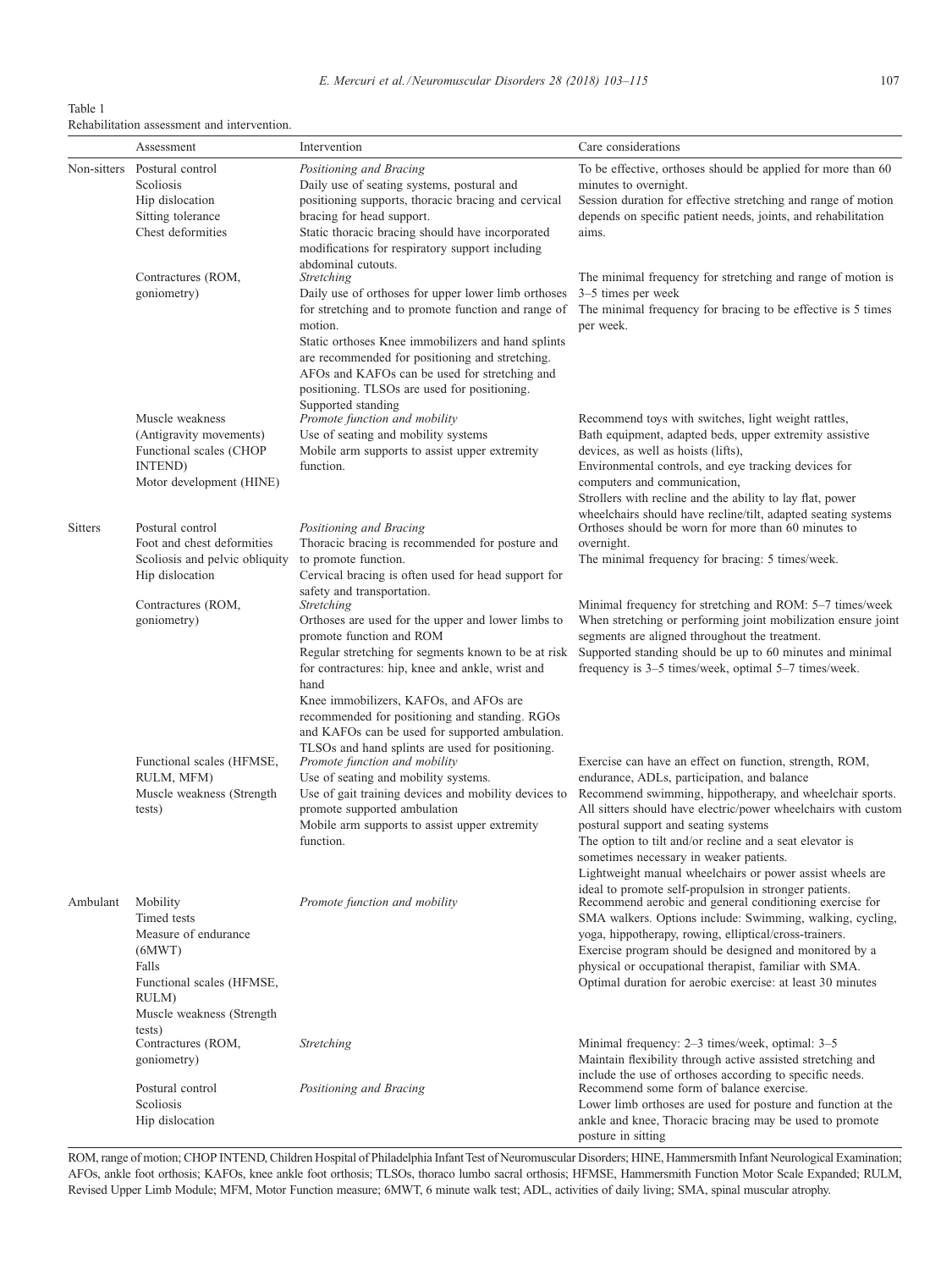particularly important to implement during illness or perioperative periods and as prophylaxis pulmonary management to promote airway clearance and improve ventilation. Manual techniques include percussion, vibration and positioning to promote postural drainage.

## *2.4.2. Sitters*

The main objectives for rehabilitation in sitters are to prevent contractures and scoliosis, and maintain, restore or promote function and mobility.

*2.4.2.1. Stretching.* Modalities for stretching include techniques that can be achieved manually and through the use of orthoses, splints, active-assistive stretching, supported standing/standing frames and positioning techniques such as serial casting. Stretching modalities should be performed and/or supervised by physical or occupational therapists. Parents and caregivers should also be instructed in daily stretching activities.

Session duration for effective stretching depends on specific patient needs, joints, and rehabilitation aims.

*2.4.2.2. Positioning.* Thoraco-lumbar sacral orthoses are recommended for posture and to promote function. Cervical bracing is often used for safety and transportation. Static, dynamic and functional orthoses are used for positioning and standing and, when possible, for supported ambulation.

Supported standing is important to facilitate lower extremity stretching but also to promote bodily functions and bone health, enable upright participation, and promote spine and trunk posture.

*2.4.2.3. Mobility and exercise.* All sitters should have electric/power wheelchairs with custom postural support and seating systems. Assessments for power wheelchair mobility can begin before 2 years of age [\[46\].](#page-11-0) Lightweight manual wheelchairs or power assist wheels are ideal to promote selfpropulsion in stronger patients. Exercise programs and activities that encourage muscle activation should be encouraged since it can have an effect on maintaining and improving function, strength, range of motion, endurance, balance, activities of daily living, and participation in school, social activities and occupation. Recommended exercise for sitters include aquatic therapy, concentric and eccentric exercise and aerobic and general conditioning exercise with and without resistance.

*2.4.2.4. Chest physiotherapy.* Similar to non-sitters, chest physiotherapy is an important part of the assessment and management to implement, especially I the weak type 2, both as prophylaxis and during illness or perioperative periods. Manual techniques are similar to those reported for non-sitters.

## *2.4.3. Walkers*

The main objectives for rehabilitation in walkers are to maintain, restore or promote function, mobility, and adequate joint range, and improve balance and endurance.

*2.4.3.1. Exercise/activity programs.* The exercise programs will include many of the suggestions used for sitters. In addition, some form of balance exercise, both, dynamic and static forms, should also be part of an exercise program.

*2.4.3.2. Stretching and range of motion.* Modalities of stretching and range of motion include: passive stretching and active-assistive techniques. Lower limb orthoses are mainly used for maintaining flexibility, posture and function at the ankle and knee. Thoracic bracing is not typically used during walking as it may adversely affect ambulation ability and limit effective compensatory strategies but, when needed, may be used to promote posture in sitting.

*2.4.3.3. Mobility.* To ensure functional independence, lightweight manual wheelchairs or power assist wheels are recommended when endurance is limited. Similarly, electric/ power wheelchairs or powered scooters may also be considered to facilitate independent mobility over longer distances.

## *2.5. Orthopedic management*

## *2.5.1. Spine deformity management*

*2.5.1.1. Non-sitters.* Until now, because of their limited survival, spinal management was rarely discussed as a possible option in non-sitters, unless they had stable respiratory and nutritional function [\[3,47\].](#page-9-2) Specific rigid braces allowing stable sitting position may be used, provided they do not compromise pulmonary function [\(Fig. 3\)](#page-6-0). Supine Cobb angle or that obtained in the sitting position using a trunk brace may be used in their follow up [\[47\].](#page-11-1) The advent of new therapies leading to increased survival and overall functional improvements [\[7,8\],](#page-9-5) is rapidly changing the scenario of spinal management in these patients.

## *2.5.1.2. Sitters.*

*2.5.1.2.1. Assessment.* Scoliosis is still highly prevalent in children with SMA 1 and 2, with incidence of 60–90% and initial presentation in early childhood [\[1,48\].](#page-9-0) The hypotonic spinal curves continuously progress through childhood. Thoracic kyphosis also develops in most patients to a variable degree.

Inspection of the spine should be conducted as part of the routine clinical examination. When kyphoscoliosis is suspected on forward bend test in sitting or standing posture, anteriorposterior and lateral projection spine radiographs should be performed in the most upright position independently attainable by the patient (i.e. sitting in children who can sit independently, standing in SMA 3) to define and quantify the extent of spinal deformity in both coronal and sagittal planes. For SMA 1 and 2 patients, scoliosis >20° should be monitored every 6 months until skeletal maturity and yearly after skeletal maturity. Management with spinal orthoses is often advocated to support the hypotonic trunk and treat scoliosis >20°, especially in a child with significant growth remaining [\[42,49\].](#page-10-13) There was no consensus on the type of brace to be used, as both rigid and soft spinal thoracolumbar orthoses were recommended.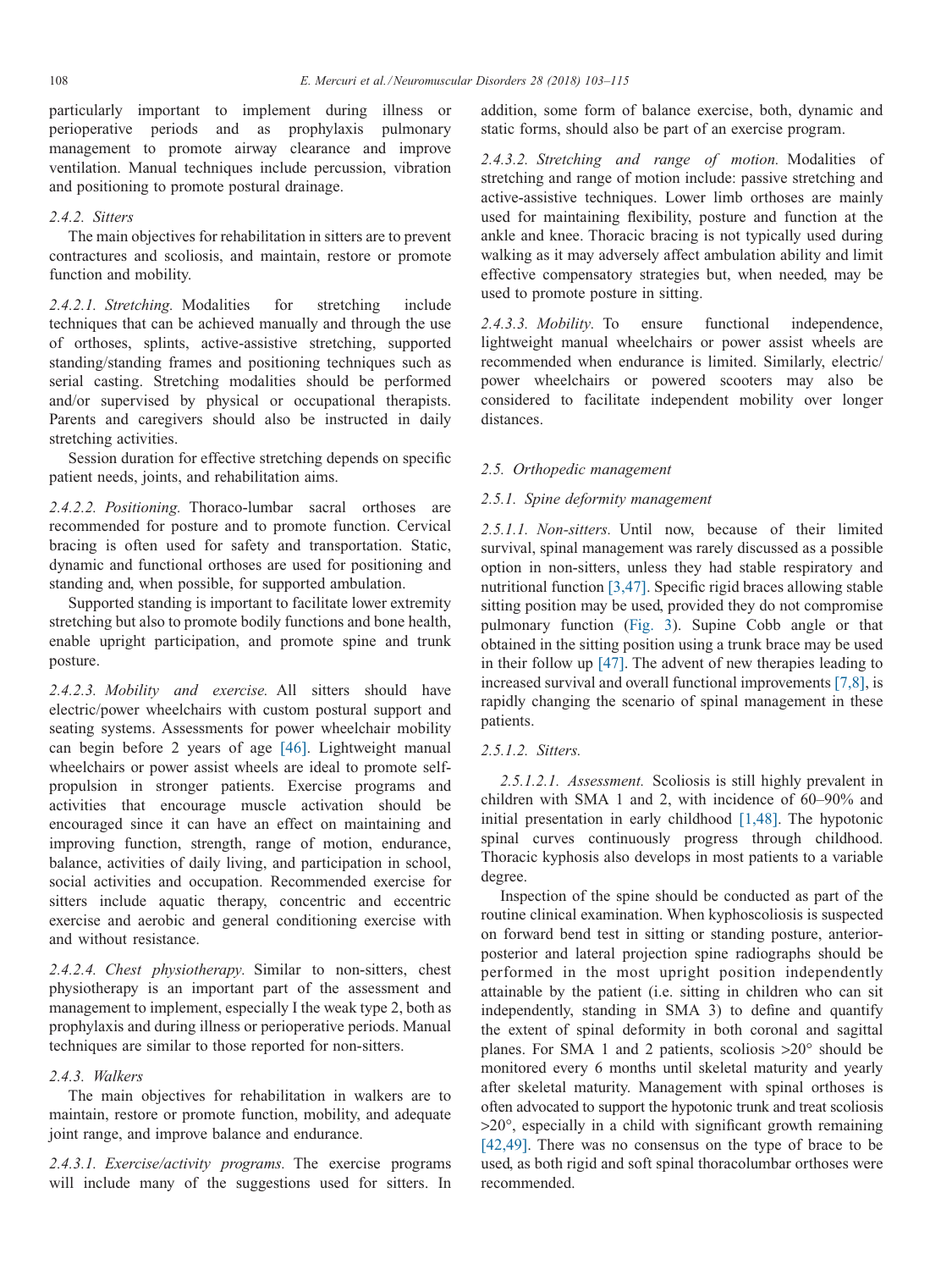<span id="page-6-0"></span>

Fig. 3. Spine deformity management (VEPTR: Vertical Expandable Prosthetic Titanium Rib).

*2.5.1.2.2. Surgical intervention.* Bracing is palliative and unable to halt progression of spinal deformity [\[49,50\].](#page-11-2) As a result, spinal instrumentation is frequently indicated to preserve trunk balance in sitting, re-align the distorted thorax to facilitate respiratory function and improve overall quality of life [\[50–55\].](#page-11-3) The decision to surgically instrument the spine is predicated mainly on curve magnitude (i.e. major curve Cobb angle  $\geq 50^{\circ}$ ) and rate of progression ( $\geq 10^{\circ}$  per year). Other factors, such as decreasing respiratory function, parasol rib deformity, hyperkyphosis and adverse effects on functional mobility, pelvic obliquity, and trunk imbalance should also be considered. Pulmonary function tests should be considered as part of the pre-operative evaluation to determine surgical risk and post-operative respiratory management.

There was consensus that surgical treatment of spine deformity should be delayed until after the age of 4 years (Supplementary Table S4).

In skeletally *immature* patients younger than 8 to 10 years, "growth-friendly" instrumentation, that stabilizes and improves spinal deformity, but allows for continued spine growth should be considered [\[3,50,52,56–60\].](#page-9-2) To decrease the need for repeated surgery, magnetically controlled growing rods have recently been advocated [\[61\]](#page-11-4) as an alternative to traditional growing rods that require sequential surgical lengthenings [\[62–65\].](#page-11-5) For children between the ages 8 to 12 years, there was variability in practice among members of the expert panel; the surgical approach depended on clinical variables, especially skeletal maturity and spine growth remaining. In nearly skeletally mature patients 12 years of age or older, definitive posterior spine fusion using dual rod, multi-segmental constructs should be implemented with or without extension to the pelvis, depending on whether the pelvis is part of the scoliotic curve [\[66\].](#page-11-6) While there were no published studies on how to accommodate for intrathecal access in patients undergoing spinal

instrumentation, there was consensus that one or two mid-lumbar levels should be left unexposed in the midline to accommodate intrathecal access, necessary for the administration of recently approved drugs such as nusinersen, and antisense oligonucleotide which does not cross the blood brain barrier. Conversion of growth-friendly instrumentation to definitive posterior spine fusion should be decided on a case-by-case basis.

*2.5.1.2.3. Chest deformity, thoracic insufficiency and pulmonary health.* As a consequence of poor trunk and thoracic muscular support, children with SMA have an increased incidence of thoracic insufficiency, the result of scoliosis and distortion of the rib cage [\[50,67\].](#page-11-3) Collapse of the ribs (similar to closing an umbrella) contributes to "parasol rib" deformity [\[53,54,67–69\].](#page-11-7) Retrospective study of children with hypotonic scoliosis treated with either rib- or spine-based growth-friendly instrumentation systems have shown poor efficacy in ameliorating parasol rib deformity or increasing thoracic volume, and therefore are not recommended [\[67\].](#page-11-8)

*2.5.1.2.4. Hip instability.* Hip instability is common in patients with SMA [\[3,50,55,70\].](#page-9-2) Several older studies recommended against surgical repair, noting that surgically treated hips tended to re-subluxate or dislocate, and that hip pathology rarely caused pain [\[3,50,55,70\].](#page-9-2) However, these studies failed to reflect modern surgical techniques and did not evaluate young adult and middle-aged patients. Unilateral and bilateral hip instability should be surgically managed only in patients with significant pain.

*2.5.1.2.5. Contractures.* Contractures are common in patients with SMA as a result of decreased range of motion, prolonged static positioning, and agonist-antagonist muscle imbalance [\[50,71,72\].](#page-11-3) Functionally and symptomatically, contractures can lead to pain and inhibit function in patients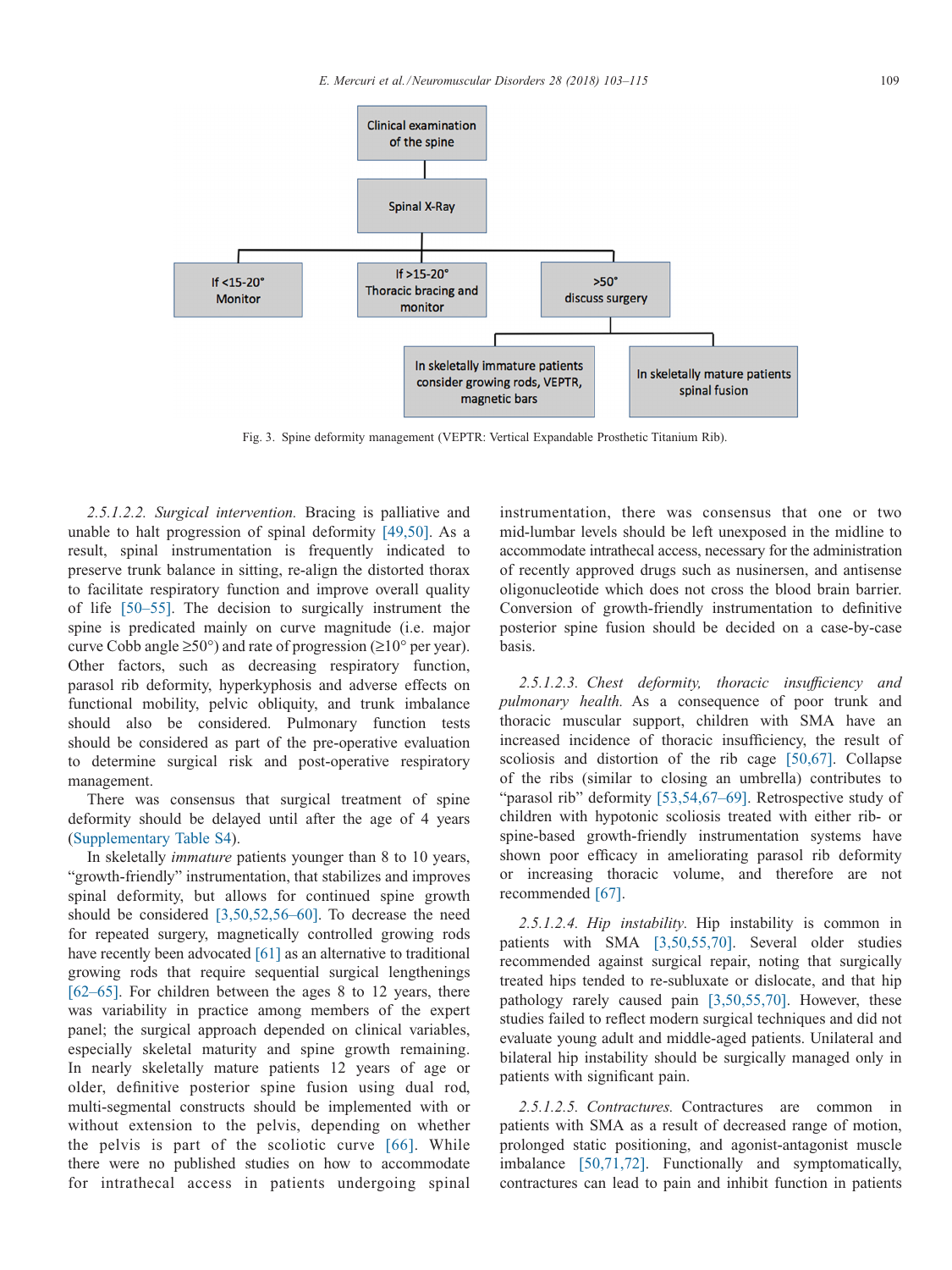with SMA [24,42-46,71-75]. Conservative management of joint contractures has been discussed in the rehabilitation section [\[24,42–46\].](#page-10-8) Surgical management of contractures of the upper or lower extremities should be considered when they cause pain or impair function.

*2.5.1.2.6. Management of fractures.* Owing to disuse, osteoporosis and low vitamin D levels, fragility fractures are common in children with SMA 1 and 2. Closed treatment with cast immobilization is generally recommended for nonambulatory patients, but prolonged cast immobilization (>4 weeks) that aggravates muscle wasting and disuse osteoporosis should be avoided. Ambulatory patients with long bone

fractures of the lower extremities and non-ambulatory patients with hip fractures generally benefit from surgical stabilization using intramedullary rods or bridging fracture plates to restore immediate bone stability to allow early range of motion of the extremity and to promote accelerated fracture healing.

## *2.6. Nutritional management, swallowing and gastrointestinal dysfunction*

The main topics covered include swallowing dysfunction and dysphagia, weight control and gastrointestinal dysfunction (Table 2).

| . . | ۰.<br>×<br>۰. |  |
|-----|---------------|--|

| Nutritional assessment and intervention. |
|------------------------------------------|
|------------------------------------------|

|                | Assessment                                                                                                                                                                                                                                                                                                                                                                                                                                                                                                  | Intervention                                                                                                                                                                                                                                                                                                                                                                                                                                                                                                                                                                                                                                                                                                                                                                                                                                                                                                                                                                                                                                                                                                                                                                                                        | Care considerations                                                                                                                                                                                                                                                                                                                                                                                                                                                          |
|----------------|-------------------------------------------------------------------------------------------------------------------------------------------------------------------------------------------------------------------------------------------------------------------------------------------------------------------------------------------------------------------------------------------------------------------------------------------------------------------------------------------------------------|---------------------------------------------------------------------------------------------------------------------------------------------------------------------------------------------------------------------------------------------------------------------------------------------------------------------------------------------------------------------------------------------------------------------------------------------------------------------------------------------------------------------------------------------------------------------------------------------------------------------------------------------------------------------------------------------------------------------------------------------------------------------------------------------------------------------------------------------------------------------------------------------------------------------------------------------------------------------------------------------------------------------------------------------------------------------------------------------------------------------------------------------------------------------------------------------------------------------|------------------------------------------------------------------------------------------------------------------------------------------------------------------------------------------------------------------------------------------------------------------------------------------------------------------------------------------------------------------------------------------------------------------------------------------------------------------------------|
| Non-sitters    | Video Fluoroscopic Swallow Study<br>shortly after diagnosis and when<br>suggested by clinical signs<br>suggestive of dysphagia (weak suck,<br>fatigue, humid voice, pneumonias)<br>Difficulties with feeding (pocketing,<br>jaw contractures, increased<br>mealtimes)<br>Nutritional analysis of food<br>records/feeding regimen<br>Longitudinal anthropometrics<br>Acute care monitoring<br>25 Hydroxy-vitamin D labs and<br>Body Composition and Bone density                                             | If swallow study is passed, consider referral to specialist for<br>feeding therapy/modification<br>For failure of a swallow study or for growth failure, for<br>proactive care, place nasojejunal tube until a Gastric-tube can<br>be placed with Nissen fundoplication.<br>A dietitian should adjust caloric, fluid, macronutrient,<br>micronutrient intake and timing of feeds. Nutrition labs may<br>be indicated.<br>Minimize fasting during acute care to less than 6 hours.<br>Provide adequate fluid intake during illness. Monitor<br>electrolyte levels and correct as needed.<br>Monitor glucose levels to correct hypo/hyperglycemia.<br>Provide adequate calcium, vitamin D intakes for bonehealth.<br>Adequate hydration. Use of bowel regulation medications.                                                                                                                                                                                                                                                                                                                                                                                                                                         | Determine appropriate calorie needs<br>based on growth. Standardized<br>growth charts are a good tool to<br>track growth trends, but optimally,<br>should be used with other body<br>composition measurement tools to<br>assess appropriate growth.<br>For optimal care, recommend<br>evaluation by a dietitian every 3–6<br>months for younger children and<br>annually for older children/adults.<br>Evaluation is especially important<br>for those on specialized diets. |
| <b>Sitters</b> | Constipation<br>Assessment of symptoms of<br>dysphagia/aspiration/Difficulties<br>with feeding<br>Video Fluoroscopic Swallow Study<br>if suggested by clinical signs<br>suggestive of dysphagia.<br>Nutritional analysis of food<br>records/feeding regimen<br>Longitudinal anthropometrics<br>(height, weight, OFC)<br>Nutrition labs may be indicated.<br>Acute care monitoring<br>Glucose metabolism labs<br>25 Hydroxy-vitamin D labs and<br>Body Composition and Bone density<br>(DXA)<br>Constipation | If safe to swallow, refer to specialist for feeding<br>therapy/modification.<br>If failed swallow or interventions are not sufficient place<br>nasofeeding tube as indicated prior to placement of a long<br>term Gastric feeding tube.<br>For growth failure, provide supplemental nutrition products.<br>Referral to dietitian for increasing calories with nutrient dense<br>foods.<br>Adjust caloric, fluid, macronutrient, and micronutrient intake<br>based on growth and intake.<br>Limit calorie intake in overweight individuals and maximize<br>nutrient intake.<br>Minimize fasting during acute care. Appropriate fasting time<br>depends on prior nutritional status and nature of acute event.<br>Provide adequate fluid intake during illness. Monitor<br>electrolyte levels and correct as needed.<br>Monitor glucose levels to correct hypo/hyperglycemia.<br>Indicated for individuals with increased body fat or other<br>prediabetic symptoms.<br>Adequate calcium, vitamin D intake.<br>Diets rich in fiber are recommended to promote gastric<br>motility and reduce constipation. Adequate fluid is needed<br>with increased fiber intakes. Bowel regulation medication may<br>be indicated. | At minimum, recommend evaluation<br>by a dietitian shortly after diagnosis<br>and for concerns of under/over<br>nutrition.<br>For optimal care, recommend<br>evaluation by a dietitian every 3–6<br>months for younger children and<br>annually for older children/adults.<br>Evaluation is especially important<br>for those on specialized diets.                                                                                                                          |
| Ambulant       | See dietitian for concerns of<br>over/under nutrition<br>Nutritional analysis/monitoring if<br>underweight or overweight<br>Longitudinal anthropometrics<br>(height, weight, OFC).<br>Glucose metabolism labs<br>25 Hydroxy-vitamin D labs                                                                                                                                                                                                                                                                  | Provide macro/micronutrient intakes based on guidelines for a<br>healthy sedentary individual.<br>Limit calories as indicated to prevent obesity.<br>Minimize fasting during acute care<br>Indicated for individuals with increased body fat or other<br>prediabetic symptoms<br>Provide adequate calcium, vitamin D intakes for bonehealth if<br>needed                                                                                                                                                                                                                                                                                                                                                                                                                                                                                                                                                                                                                                                                                                                                                                                                                                                            |                                                                                                                                                                                                                                                                                                                                                                                                                                                                              |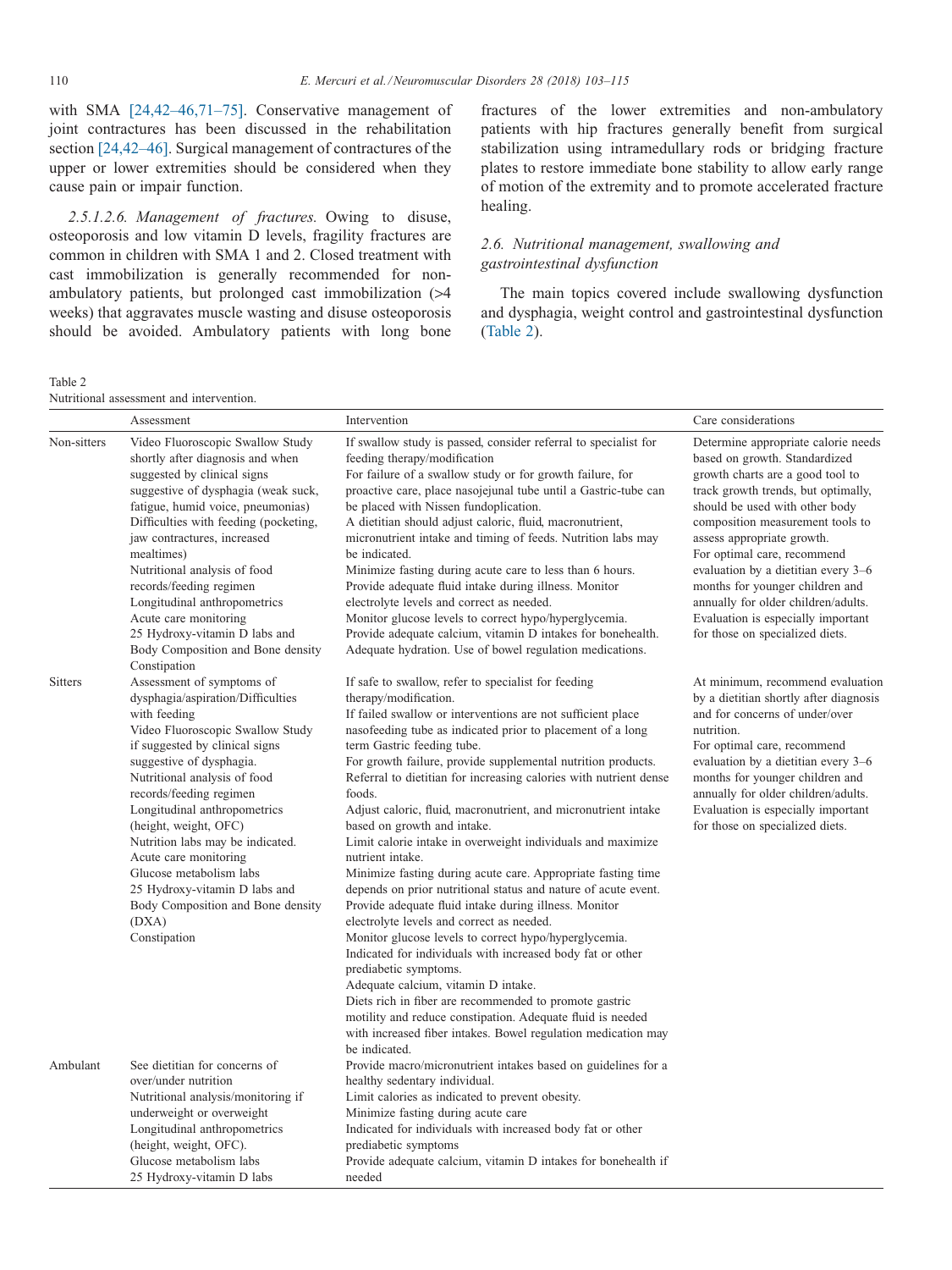For all SMA types regular assessments of growth are important and an expert nutritionist should be involved to promote an appropriate diet, monitoring not only weight but also fluid, macronutrient, and micronutrient intake, especially calcium and vitamin D intake for bone health [\[76–78\].](#page-11-9) SMAspecific growth charts are not yet available. Secondary to altered body composition in SMA [\[79–81\],](#page-11-10) experts are divided in the use of standardized growth charts alone to monitor appropriate growth, but they may be helpful to monitor trends.

In all types it is important to ask and document details regarding GI symptoms such as presence of gastroesophageal reflux, constipation, use of bowel regulatory agents, delayed gastric emptying, and vomiting.

Over the last few years there has also been increasing evidence of possible metabolic abnormalities in SMA patients such as metabolic acidosis, abnormal fatty acid metabolism, hyperlipidemia, hyperglycemia, hypoglycemia, and muscle mitochondria defects [\[82–84\].](#page-11-11) Perturbations of glucose metabolism and pancreatic development have been reported in SMA mice [\[85–89\].](#page-11-12) Glucose metabolism abnormalities were later confirmed in some obese SMA patients [\[90,91\]](#page-12-0) and pancreatic differences confirmed in deceased SMA 185.

#### *2.6.1. Non sitters*

*2.6.1.1. Assessment.* Safe swallowing is one of the most important aspects to consider for a non-sitter (Supplementary Table S5). Bulbar dysfunction can result in aspiration and pulmonary infections. A full modified barium swallow fluoroscopic study is recommended shortly after diagnosis and, if the initial test is normal, closely monitored to detect possible early signs of feeding difficulties. Contracture of the masseter muscles often develops in patients by one year of age and limits the opportunity for oral feeding. This may be a limiting factor for patients treated with nusinersen who demonstrate improvement in bulbar muscle strength.

Optimal nutritional management includes longitudinal evaluation of weight and length and dietary analysis. In type 1 patients, masticatory muscle weakness, dysphagia and respiratory problems are responsible for reduced calorie intake and risk of undernutrition. Additionally, increased work of breathing may increase energy expenditure and caloric requirements, further increasing the risk of undernutrition.

*2.6.1.2. Intervention.* For proactive care following a failed swallow study or growth failure, placement of a short-term nasogastric or nasojejunal tube is recommended until long term gastrostomy tube can be placed. There was no unanimous consensus but many experts prefer that Nissen fundoplication be performed in conjunction with gastrostomy tube placement secondary to decreased gastrointestinal motility, reflux, and increased pressure related to respiratory treatments [\[92\]](#page-12-1) (Supplementary Table S6).

There is less consensus on the effect of the type of diet [\[12\].](#page-10-1) Consensus is divided on the use of the Amino Acid diet, a diet based on elemental formula [\[83,93\].](#page-11-13) Experts agreed that diet type and administration should be based on individual tolerance. Adequate hydration as well as bowel regulating

agents, probiotics, and motility medications are recommended to ease symptoms of constipation and gastrointestinal dysmotility.

Regarding nutritional aspects during acute care in nonsitters, it has been strongly suggested that fasting should be avoided to prevent including metabolic acidosis, fatty acid metabolism abnormalities, and hyper/hypoglycemia [\[82,83,93–95\].](#page-11-11) Divided expert opinion suggests that nutrition including a protein source should be provided within 6 hours during acute episodes. Adequate hydration and electrolyte balance is imperative during illness.

## *2.6.2. Sitters*

*2.6.2.1. Assessment.* For optimal care, nutrition evaluations are recommended after diagnosis and periodically, every 3–6 months for younger children and annual evaluations afterwards.

Chewing difficulties and fatigue with eating, are frequent in sitters [\[96,97\].](#page-12-2) Safe swallowing and risk of aspiration are also a concern. A history of choking or coughing episodes with feeds should be investigated and monitored with swallow studies.

Feeding evaluations are also recommended for possible feeding modifications/occupational therapy in order to swallow safely and eat effectively.

Longitudinal measures of weight and length in conjunction with body composition measures are recommended to promote appropriate growth.

Evaluation for obesity as well as glucose metabolism abnormalities may be recommended for overweight sitters. Some experts suggest that sitters with SMA should be evaluated for possibility of obesity/overfat at BMI greater than the 25th percentile [\[91\].](#page-12-3)

Evaluation of fluid and fiber intake is recommended for frequent constipation.

*2.6.2.2. Intervention.* In a case series study 37% of sitters have growth failure and require intervention [\[96\].](#page-12-2) Feeding tubes are commonly used in this population for supplementary nutrition rather than total nutrition and suggestions for feeding tubes and GI surgical recommendations depend on the individual situation.

Sitters may be at risk for being overweight/obese as they grow older secondary to the reduction in physical activity due to weakness and altered body composition [\[80,91\].](#page-11-14) Concerns for overweight include reduced mobility and risks for related comorbidities including risk of metabolic syndrome [\[86,93\].](#page-11-15)

Diet is variable in sitters. Calories, protein, fat and carbohydrate, are initially estimated using common standardized equations [\[98\]](#page-12-4) and should be adjusted as appropriate growth and labs indicate. There is lack of consensus on the use of the amino acid diet and no data to support the use of synthetic amino acid as opposed to intact protein in patients with SMA.

Based on experience and case studies [\[93–95\]](#page-12-5) experts recommend that fasting times should be limited during acute circumstances and electrolyte and fluids should be monitored and repleted as indicated.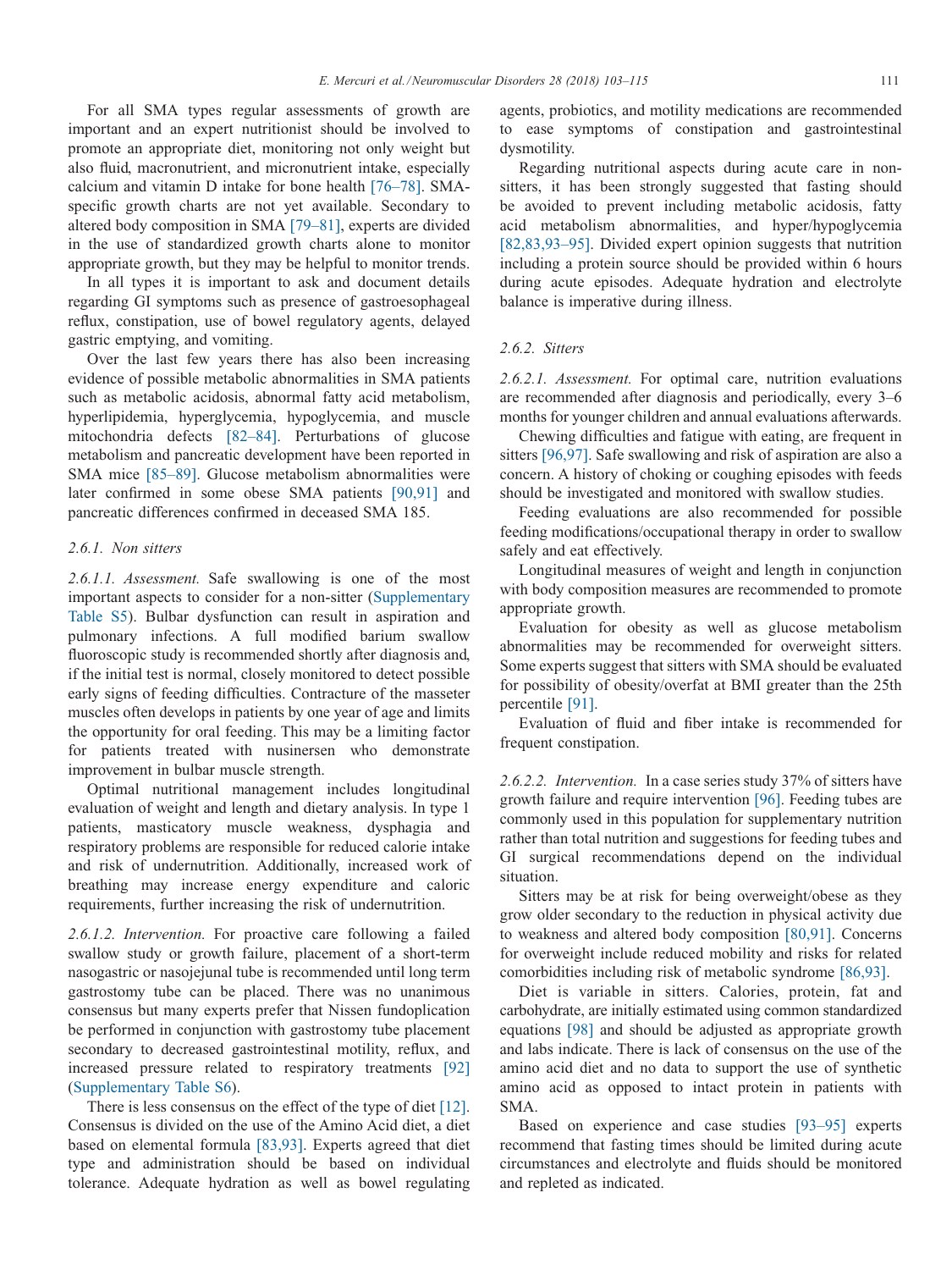Depending on severity of constipation, fiber intake, probiotics, and bowel regulating agents may be used to improve symptoms.

#### *2.6.3. Walkers*

In this population, swallowing dysfunction and feeding difficulties are rare. A dietitian/nutrition evaluation is recommended if there are nutritional issues. The largest nutritional concerns for walkers with SMA is the risk of obesity and overweight as this can reduce mobility and may increase risk of obesity-related comorbidities such as metabolic syndrome, high blood pressure, and diabetes.

*2.6.3.1. Bone health.* It has been recognized that SMN has a specific role in the metabolism of the bone interacting with osteoclast stimulatory factor osteoclast stimulatory factor [\[99\].](#page-12-6) Therefore, the high incidence of osteopenia and fractures in SMA patients may not be simply attributed to muscle weakness and lack of exercise [\[76,100,101\].](#page-11-9) Periodic Dual energy x-ray absorptiometry analysis (DEXA) to monitor bone density in patients with SMA, is recommended yearly. There was consensus among experts that Vitamin D blood levels and intake should be monitored at least annually and supplements should be given in the presence of low levels or of osteopenia. In the case of frequent fracture, review may be given to use of bisphosphonates.

#### **3. Conclusions**

The recommendations reported in this first part provide an overview of what should be considered standard of care for SMA. The paper highlights the importance of a multidisciplinary approach and of the role of the neurologist/ pediatric neurologist in coordinating, together with the families, the various aspects of care.

In all the aspects of care included, there was often not enough published evidence and the recommendations were the results of what was available from the literature and experts' opinion, following a well-established Delphi method to classify consensus and appropriateness of assessments and interventions. The working groups identified the aspects that constitute optimal care but considering that some of the recommendations may not be easily applicable in centers or countries with less resources, an effort was made to identify assessments or interventions that constitute the *minimal care* that families should expect to find in any neuromuscular centre.

The second part of the two-part paper will focus on other aspects of care, such as pulmonary and acute care, involvement of other organs, medications and ethical issues.

#### **Acknowledgements**

The authors thank the European Neuromuscular Consortium (ENMC), TREAT-NMD, SMA Europe, SMA support UK, SMA Foundation, Cure SMA and the Italian Telethon for their support.

#### **SMA Care Group**

**Topic:** Diagnostics and Genetics

**Working Group Leaders:** Francesco Muntoni (UK), Brunhilde Wirth (Germany)

**Working Group Participants:** Francesco Danilo Tiziano (Italy), Janbernd Kirschner (Germany), Eduardo Tizzano (Spain), Haluk Topaloglu (Turkey), Kathy Swoboda, (USA), Nigel Laing (Australia), Saito Kayoko (Japan), Thomas Prior (USA), Wendy K Chung (USA), Shou-Mei-Wu (Taiwan)

**Topic:** Physiotherapy and Rehabilitation

**Working Group Leaders:** Jacqueline Montes (USA), Elena Mazzone (Italy), Marion Main (UK)

**Working Group Participants:** Caron Coleman (UK), Richard Gee (USA), Allan Glanzman (USA), Anna-Karin Kroksmark (Sweden), Kristin Krosschell (USA), Leslie Nelson (USA), Kristy Rose (Australia), Agnieszka Stępień (Poland), Carole Vuillerot (France)

## **Topic:** Orthopaedic

**Working Group Leaders:** Michael Vitale (USA), Brian Snyder (USA), Susana Quijano-Roy (France)

**Working Group Participants:** Jean Dubousset (France), David Farrington (Spain), Jack Flynn (USA), Matthew Halanski (USA), Carol Hasler (Switzerland), Lotfi Miladi (France), Christopher Reilly (Canada), Benjamin Roye (USA), Paul Sponseller (USA), Muharrem Yazici (Turkey)

**Topic:** Nutrition, Growth and Bone Health

**Working Group Leaders:** Rebecca Hurst (USA), Enrico Bertini (Italy)

**Working Group Participants:** Stacey Tarrant (USA), Salesa Barja (Chile), Simona Bertoli (Italy), Thomas Crawford (USA), Kevin Foust (USA), Barbara Kyle (USA), Lance Rodan (USA), Helen Roper (UK), Erin Seffrood (USA), Kathryn Swoboda (USA), Agnieszka Szlagatys-Sidorkiewicz (Poland)

## **Appendix: Supplementary material**

Supplementary data to this article can be found online at [doi:10.1016/j.nmd.2017.11.005.](https://doi.org/10.1016/j.nmd.2017.11.005)

#### **References**

- <span id="page-9-0"></span>[1] [Mercuri E, Bertini E, Iannaccone ST. Childhood spinal muscular](http://refhub.elsevier.com/S0960-8966(17)31284-1/sr0010) [atrophy: controversies and challenges. Lancet Neurol 2012;11\(5\):](http://refhub.elsevier.com/S0960-8966(17)31284-1/sr0010) [443–52.](http://refhub.elsevier.com/S0960-8966(17)31284-1/sr0010)
- <span id="page-9-1"></span>[2] [Lefebvre S, Burglen L, Reboullet S, Clermont O, Burlet P, Viollet L,](http://refhub.elsevier.com/S0960-8966(17)31284-1/sr0015) [et al. Identification and characterization of a spinal muscular](http://refhub.elsevier.com/S0960-8966(17)31284-1/sr0015) [atrophy-determining gene. Cell 1995;80\(1\):155–65.](http://refhub.elsevier.com/S0960-8966(17)31284-1/sr0015)
- <span id="page-9-2"></span>[3] [Wang CH, Finkel RS, Bertini ES, Schroth M, Simonds A, Wong B, et al.](http://refhub.elsevier.com/S0960-8966(17)31284-1/sr0020) [Consensus statement for standard of care in spinal muscular atrophy.](http://refhub.elsevier.com/S0960-8966(17)31284-1/sr0020) [J Child Neurol 2007;22\(8\):1027–49.](http://refhub.elsevier.com/S0960-8966(17)31284-1/sr0020)
- <span id="page-9-3"></span>[4] [Delbecq AL, Van De Ven AH, Gustafson D. Group techniques for](http://refhub.elsevier.com/S0960-8966(17)31284-1/sr0025) [program planning: a guide to nominal group and Delphi processes.](http://refhub.elsevier.com/S0960-8966(17)31284-1/sr0025) [Management applications series. 1975.](http://refhub.elsevier.com/S0960-8966(17)31284-1/sr0025)
- <span id="page-9-4"></span>[5] [Swoboda KJ, Scott CB, Crawford TO, Simard LR, Reyna SP, Krosschell](http://refhub.elsevier.com/S0960-8966(17)31284-1/sr0030) [KJ, et al. SMA CARNI-VAL trial part I: double-blind, randomized,](http://refhub.elsevier.com/S0960-8966(17)31284-1/sr0030) [placebo-controlled trial of L-carnitine and valproic acid in spinal](http://refhub.elsevier.com/S0960-8966(17)31284-1/sr0030) [muscular atrophy. PLoS ONE 2010;5\(8\):e12140.](http://refhub.elsevier.com/S0960-8966(17)31284-1/sr0030)
- [6] [Swoboda KJ, Scott CB, Reyna SP, Prior TW, LaSalle B, Sorenson SL,](http://refhub.elsevier.com/S0960-8966(17)31284-1/sr0035) [et al. Phase II open label study of valproic acid in spinal muscular](http://refhub.elsevier.com/S0960-8966(17)31284-1/sr0035) [atrophy. PLoS ONE 2009;4\(5\):e5268.](http://refhub.elsevier.com/S0960-8966(17)31284-1/sr0035)
- <span id="page-9-5"></span>[7] [Finkel RS, Bishop KM, Nelson RM. Spinal muscular atrophy type I. J](http://refhub.elsevier.com/S0960-8966(17)31284-1/sr0040) [Child Neurol 2017;32\(2\):155–60.](http://refhub.elsevier.com/S0960-8966(17)31284-1/sr0040)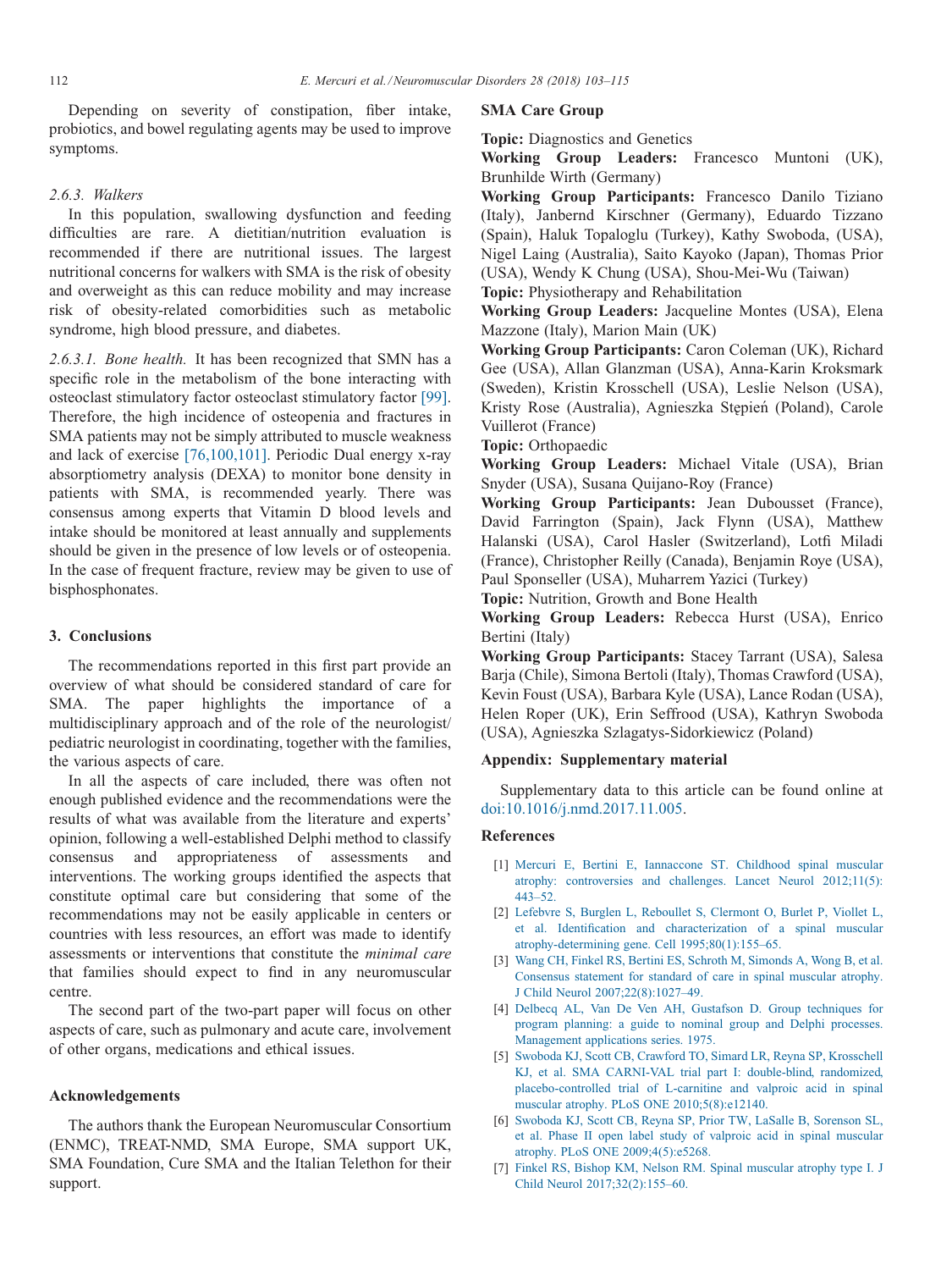- [8] [Finkel RS, Chiriboga CA, Vajsar J, Day JW, Montes J, De Vivo DC, et al.](http://refhub.elsevier.com/S0960-8966(17)31284-1/sr0045) [Treatment of infantile-onset spinal muscular atrophy with nusinersen: a](http://refhub.elsevier.com/S0960-8966(17)31284-1/sr0045) [phase 2, open-label, dose-escalation study. Lancet 2016;388\(10063\):](http://refhub.elsevier.com/S0960-8966(17)31284-1/sr0045) [3017–26.](http://refhub.elsevier.com/S0960-8966(17)31284-1/sr0045)
- <span id="page-10-0"></span>[9] [Kaufmann P, McDermott MP, Darras BT, Finkel R, Kang P, Oskoui M,](http://refhub.elsevier.com/S0960-8966(17)31284-1/sr0050) [et al. Observational study of spinal muscular atrophy type 2 and 3:](http://refhub.elsevier.com/S0960-8966(17)31284-1/sr0050) [functional outcomes over 1 year. Arch Neurol 2011;68\(6\):779–86.](http://refhub.elsevier.com/S0960-8966(17)31284-1/sr0050)
- [10] [Kaufmann P, McDermott MP, Darras BT, Finkel RS, Sproule DM, Kang](http://refhub.elsevier.com/S0960-8966(17)31284-1/sr0055) [PB, et al. Prospective cohort study of spinal muscular atrophy types 2](http://refhub.elsevier.com/S0960-8966(17)31284-1/sr0055) [and 3. Neurology 2012;79\(18\):1889–97.](http://refhub.elsevier.com/S0960-8966(17)31284-1/sr0055)
- [11] [Swoboda KJ, Prior TW, Scott CB, McNaught TP, Wride MC, Reyna SP,](http://refhub.elsevier.com/S0960-8966(17)31284-1/sr0060) [et al. Natural history of denervation in SMA: relation to age, SMN2 copy](http://refhub.elsevier.com/S0960-8966(17)31284-1/sr0060) [number, and function. Ann Neurol 2005;57\(5\):704–12.](http://refhub.elsevier.com/S0960-8966(17)31284-1/sr0060)
- <span id="page-10-1"></span>[12] [Oskoui M, Levy G, Garland CJ, Gray JM, O'Hagen J, De Vivo DC, et al.](http://refhub.elsevier.com/S0960-8966(17)31284-1/sr0065) [The changing natural history of spinal muscular atrophy type 1.](http://refhub.elsevier.com/S0960-8966(17)31284-1/sr0065) [Neurology 2007;69\(20\):1931–6.](http://refhub.elsevier.com/S0960-8966(17)31284-1/sr0065)
- [13] [Boitano LJ. Equipment options for cough augmentation, ventilation, and](http://refhub.elsevier.com/S0960-8966(17)31284-1/sr0070) [noninvasive interfaces in neuromuscular respiratory management.](http://refhub.elsevier.com/S0960-8966(17)31284-1/sr0070) [Pediatrics 2009;123\(Suppl. 4\):S226–30.](http://refhub.elsevier.com/S0960-8966(17)31284-1/sr0070)
- <span id="page-10-2"></span>[14] [Aartsma-Rus A, Balabanov P, Binetti L, Haas M, Haberkamp M,](http://refhub.elsevier.com/S0960-8966(17)31284-1/sr0075) [Mitchell J, et al. Stakeholder collaboration for spinal muscular atrophy](http://refhub.elsevier.com/S0960-8966(17)31284-1/sr0075) [therapy development. Lancet Neurol 2017;16\(4\):264.](http://refhub.elsevier.com/S0960-8966(17)31284-1/sr0075)
- <span id="page-10-3"></span>[15] [American Academy of Pediatrics Steering Committee on Quality](http://refhub.elsevier.com/S0960-8966(17)31284-1/sr0080) [Improvement and Management. Classifying recommendations for](http://refhub.elsevier.com/S0960-8966(17)31284-1/sr0080) [clinical practice guidelines. Pediatrics 2004;114\(3\):874–7.](http://refhub.elsevier.com/S0960-8966(17)31284-1/sr0080)
- <span id="page-10-4"></span>[16] [Finkel RS, Sejersen T, Mercuri E, ENMC SMA Workshop Study Group.](http://refhub.elsevier.com/S0960-8966(17)31284-1/sr0085) [218th ENMC International Workshop: revisiting the Consensus on](http://refhub.elsevier.com/S0960-8966(17)31284-1/sr0085) [Standards of Care in SMA February 19–21, 2016, Naarden, The](http://refhub.elsevier.com/S0960-8966(17)31284-1/sr0085) [Netherlands. Neuromuscul Disord 2017;27:596–605.](http://refhub.elsevier.com/S0960-8966(17)31284-1/sr0085)
- [17] [Simard LR, Rochette C, Semionov A, Morgan K, Vanasse M. SMN\(T\)](http://refhub.elsevier.com/S0960-8966(17)31284-1/sr0090) [and NAIP mutations in Canadian families with spinal muscular atrophy](http://refhub.elsevier.com/S0960-8966(17)31284-1/sr0090) [\(SMA\): genotype/phenotype correlations with disease severity. Am J](http://refhub.elsevier.com/S0960-8966(17)31284-1/sr0090) [Med Genet 1997;72\(1\):51–8.](http://refhub.elsevier.com/S0960-8966(17)31284-1/sr0090)
- [18] [Rodrigues NR, Owen N, Talbot K, Ignatius J, Dubowitz V, Davies KE.](http://refhub.elsevier.com/S0960-8966(17)31284-1/sr0095) [Deletions in the survival motor neuron gene on 5q13 in autosomal](http://refhub.elsevier.com/S0960-8966(17)31284-1/sr0095) [recessive spinal muscular atrophy. Hum Mol Genet 1995;4\(4\):631–4.](http://refhub.elsevier.com/S0960-8966(17)31284-1/sr0095)
- [19] [Velasco E, Valero C, Valero A, Moreno F, Hernandez-Chico C.](http://refhub.elsevier.com/S0960-8966(17)31284-1/sr0100) [Molecular analysis of the SMN and NAIP genes in Spanish spinal](http://refhub.elsevier.com/S0960-8966(17)31284-1/sr0100) [muscular atrophy \(SMA\) families and correlation between number of](http://refhub.elsevier.com/S0960-8966(17)31284-1/sr0100) [copies of cBCD541 and SMA phenotype. Hum Mol Genet 1996;5\(2\):](http://refhub.elsevier.com/S0960-8966(17)31284-1/sr0100) [257–63.](http://refhub.elsevier.com/S0960-8966(17)31284-1/sr0100)
- [20] [Wirth B. An update of the mutation spectrum of the survival motor](http://refhub.elsevier.com/S0960-8966(17)31284-1/sr0105) [neuron gene \(SMN1\) in autosomal recessive spinal muscular atrophy](http://refhub.elsevier.com/S0960-8966(17)31284-1/sr0105) [\(SMA\). Hum Mutat 2000;15\(3\):228–37.](http://refhub.elsevier.com/S0960-8966(17)31284-1/sr0105)
- <span id="page-10-5"></span>[21] [Wirth B, Schmidt T, Hahnen E, Rudnik-Schoneborn S, Krawczak M,](http://refhub.elsevier.com/S0960-8966(17)31284-1/sr0110) [Muller-Myhsok B, et al. De novo rearrangements found in 2% of index](http://refhub.elsevier.com/S0960-8966(17)31284-1/sr0110) [patients with spinal muscular atrophy: mutational mechanisms, parental](http://refhub.elsevier.com/S0960-8966(17)31284-1/sr0110) [origin, mutation rate, and implications for genetic counseling. Am J](http://refhub.elsevier.com/S0960-8966(17)31284-1/sr0110) [Hum Genet 1997;61\(5\):1102–11.](http://refhub.elsevier.com/S0960-8966(17)31284-1/sr0110)
- <span id="page-10-6"></span>[22] [Wirth B, Herz M, Wetter A, Moskau S, Hahnen E, Rudnik-Schoneborn](http://refhub.elsevier.com/S0960-8966(17)31284-1/sr0115) [S, et al. Quantitative analysis of survival motor neuron copies:](http://refhub.elsevier.com/S0960-8966(17)31284-1/sr0115) [identification of subtle SMN1 mutations in patients with spinal muscular](http://refhub.elsevier.com/S0960-8966(17)31284-1/sr0115) [atrophy, genotype-phenotype correlation, and implications for genetic](http://refhub.elsevier.com/S0960-8966(17)31284-1/sr0115) [counseling. Am J Hum Genet 1999;64\(5\):1340–56.](http://refhub.elsevier.com/S0960-8966(17)31284-1/sr0115)
- <span id="page-10-7"></span>[23] [Feng Y, Ge X, Meng L, Scull J, Li J, Tian X, et al. The next generation](http://refhub.elsevier.com/S0960-8966(17)31284-1/sr0120) [of population-based spinal muscular atrophy carrier screening:](http://refhub.elsevier.com/S0960-8966(17)31284-1/sr0120) [comprehensive pan-ethnic SMN1 copy-number and sequence variant](http://refhub.elsevier.com/S0960-8966(17)31284-1/sr0120) [analysis by massively parallel sequencing. Genet Med 2017;19:](http://refhub.elsevier.com/S0960-8966(17)31284-1/sr0120) [936–44.](http://refhub.elsevier.com/S0960-8966(17)31284-1/sr0120)
- <span id="page-10-8"></span>[24] [Muqit MM, Moss J, Sewry C, Lane RJ. Phenotypic variability in siblings](http://refhub.elsevier.com/S0960-8966(17)31284-1/sr0125) [with type III spinal muscular atrophy. J Neurol Neurosurg Psychiatry](http://refhub.elsevier.com/S0960-8966(17)31284-1/sr0125) [2004;75\(12\):1762–4.](http://refhub.elsevier.com/S0960-8966(17)31284-1/sr0125)
- [25] [Arkblad E, Tulinius M, Kroksmark AK, Henricsson M, Darin N. A](http://refhub.elsevier.com/S0960-8966(17)31284-1/sr0130) [population-based study of genotypic and phenotypic variability in](http://refhub.elsevier.com/S0960-8966(17)31284-1/sr0130) [children with spinal muscular atrophy. Acta Paediatr 2009;98\(5\):](http://refhub.elsevier.com/S0960-8966(17)31284-1/sr0130) [865–72.](http://refhub.elsevier.com/S0960-8966(17)31284-1/sr0130)
- <span id="page-10-9"></span>[26] [Feldkotter M, Schwarzer V, Wirth R, Wienker TF, Wirth B. Quantitative](http://refhub.elsevier.com/S0960-8966(17)31284-1/sr0135) [analyses of SMN1 and SMN2 based on real-time lightCycler PCR: fast](http://refhub.elsevier.com/S0960-8966(17)31284-1/sr0135)

[and highly reliable carrier testing and prediction of severity of spinal](http://refhub.elsevier.com/S0960-8966(17)31284-1/sr0135) [muscular atrophy. Am J Hum Genet 2002;70\(2\):358–68.](http://refhub.elsevier.com/S0960-8966(17)31284-1/sr0135)

- [27] [Tiziano FD, Pinto AM, Fiori S, Lomastro R, Messina S, Bruno C, et al.](http://refhub.elsevier.com/S0960-8966(17)31284-1/sr0140) [SMN transcript levels in leukocytes of SMA patients determined by](http://refhub.elsevier.com/S0960-8966(17)31284-1/sr0140) [absolute real-time PCR. Eur J Hum Genet 2010;18\(1\):52–8.](http://refhub.elsevier.com/S0960-8966(17)31284-1/sr0140)
- [28] [McAndrew PE, Parsons DW, Simard LR, Rochette C, Ray PN, Mendell](http://refhub.elsevier.com/S0960-8966(17)31284-1/sr0145) [JR, et al. Identification of proximal spinal muscular atrophy carriers and](http://refhub.elsevier.com/S0960-8966(17)31284-1/sr0145) [patients by analysis of SMNT and SMNC gene copy number. Am J Hum](http://refhub.elsevier.com/S0960-8966(17)31284-1/sr0145) Genet 1997;60(6):1411-22.
- [29] [Burghes AH. When is a deletion not a deletion? When it is converted.](http://refhub.elsevier.com/S0960-8966(17)31284-1/sr0150) [Am J Hum Genet 1997;61\(1\):9–15.](http://refhub.elsevier.com/S0960-8966(17)31284-1/sr0150)
- [30] [Wirth B, Brichta L, Schrank B, Lochmuller H, Blick S, Baasner A, et al.](http://refhub.elsevier.com/S0960-8966(17)31284-1/sr0155) [Mildly affected patients with spinal muscular atrophy are partially](http://refhub.elsevier.com/S0960-8966(17)31284-1/sr0155) [protected by an increased SMN2 copy number. Hum Genet 2006;119\(4\):](http://refhub.elsevier.com/S0960-8966(17)31284-1/sr0155)  $422 - 8$
- <span id="page-10-10"></span>[31] [Glanzman AM, Mazzone E, Main M, Pelliccioni M, Wood J, Swoboda](http://refhub.elsevier.com/S0960-8966(17)31284-1/sr0160) [KJ, et al. The Children's Hospital of Philadelphia Infant Test of](http://refhub.elsevier.com/S0960-8966(17)31284-1/sr0160) [Neuromuscular Disorders \(CHOP INTEND\): test development and](http://refhub.elsevier.com/S0960-8966(17)31284-1/sr0160) [reliability. Neuromuscul Disord 2010;20\(3\):155–61.](http://refhub.elsevier.com/S0960-8966(17)31284-1/sr0160)
- [32] [Mazzone E, Bianco F, Main M, van den Hauwe M, Ash M, de Vries R,](http://refhub.elsevier.com/S0960-8966(17)31284-1/sr0165) [et al. Six minute walk test in type III spinal muscular atrophy: a 12 month](http://refhub.elsevier.com/S0960-8966(17)31284-1/sr0165) [longitudinal study. Neuromuscul Disord 2013;23\(8\):624–8.](http://refhub.elsevier.com/S0960-8966(17)31284-1/sr0165)
- [33] [Mazzone E, Bianco F, Martinelli D, Glanzman AM, Messina S, De](http://refhub.elsevier.com/S0960-8966(17)31284-1/sr0170) [Sanctis R, et al. Assessing upper limb function in nonambulant SMA](http://refhub.elsevier.com/S0960-8966(17)31284-1/sr0170) [patients: development of a new module. Neuromuscul Disord 2011;](http://refhub.elsevier.com/S0960-8966(17)31284-1/sr0170) [21\(6\):406–12.](http://refhub.elsevier.com/S0960-8966(17)31284-1/sr0170)
- [34] [Vuillerot C, Payan C, Iwaz J, Ecochard R, Berard C, MFM Spinal](http://refhub.elsevier.com/S0960-8966(17)31284-1/sr0175) [Muscular Atrophy Study Group. Responsiveness of the motor function](http://refhub.elsevier.com/S0960-8966(17)31284-1/sr0175) [measure in patients with spinal muscular atrophy. Arch Phys Med](http://refhub.elsevier.com/S0960-8966(17)31284-1/sr0175) [Rehabil 2013;94\(8\):1555–61.](http://refhub.elsevier.com/S0960-8966(17)31284-1/sr0175)
- [35] [Montes J, McDermott MP, Martens WB, Dunaway S, Glanzman AM,](http://refhub.elsevier.com/S0960-8966(17)31284-1/sr0180) [Riley S, et al. Six-Minute Walk Test demonstrates motor fatigue in spinal](http://refhub.elsevier.com/S0960-8966(17)31284-1/sr0180) [muscular atrophy. Neurology 2010;74\(10\):833–8.](http://refhub.elsevier.com/S0960-8966(17)31284-1/sr0180)
- <span id="page-10-11"></span>[36] [Mercuri E, Finkel R, Montes J, Mazzone ES, Sormani MP,](http://refhub.elsevier.com/S0960-8966(17)31284-1/sr0185) [Main M, et al. Patterns of disease progression in type 2 and 3 SMA:](http://refhub.elsevier.com/S0960-8966(17)31284-1/sr0185) [implications for clinical trials. Neuromuscul Disord 2016;26\(2\):](http://refhub.elsevier.com/S0960-8966(17)31284-1/sr0185) [126–31.](http://refhub.elsevier.com/S0960-8966(17)31284-1/sr0185)
- [37] [Finkel RS, McDermott MP, Kaufmann P, Darras BT, Chung WK,](http://refhub.elsevier.com/S0960-8966(17)31284-1/sr0190) [Sproule DM, et al. Observational study of spinal muscular atrophy type](http://refhub.elsevier.com/S0960-8966(17)31284-1/sr0190) [I and implications for clinical trials. Neurology 2014;83\(9\):810–17.](http://refhub.elsevier.com/S0960-8966(17)31284-1/sr0190)
- <span id="page-10-12"></span>[38] [Montes J, Garber CE, Kramer SS, Montgomery MJ, Dunaway S,](http://refhub.elsevier.com/S0960-8966(17)31284-1/sr0195) [Kamil-Rosenberg S, et al. Single-blind, randomized, controlled clinical](http://refhub.elsevier.com/S0960-8966(17)31284-1/sr0195) [trial of exercise in ambulatory spinal muscular atrophy: why are the](http://refhub.elsevier.com/S0960-8966(17)31284-1/sr0195) [results negative? J Neuromuscul Dis 2015;2\(4\):463–70.](http://refhub.elsevier.com/S0960-8966(17)31284-1/sr0195)
- [39] [Madsen KL, Hansen RS, Preisler N, Thogersen F, Berthelsen MP,](http://refhub.elsevier.com/S0960-8966(17)31284-1/sr0200) [Vissing J. Training improves oxidative capacity, but not function, in](http://refhub.elsevier.com/S0960-8966(17)31284-1/sr0200) [spinal muscular atrophy type III. Muscle Nerve 2015;52\(2\):240–4.](http://refhub.elsevier.com/S0960-8966(17)31284-1/sr0200)
- [40] [Lewelt A, Krosschell KJ, Stoddard GJ, Weng C, Xue M, Marcus RL,](http://refhub.elsevier.com/S0960-8966(17)31284-1/sr0205) [et al. Resistance strength training exercise in children with spinal](http://refhub.elsevier.com/S0960-8966(17)31284-1/sr0205) [muscular atrophy. Muscle Nerve 2015;52\(4\):559–67.](http://refhub.elsevier.com/S0960-8966(17)31284-1/sr0205)
- [41] [Hartley S, Stockley R. It's more than just physical therapy: reported](http://refhub.elsevier.com/S0960-8966(17)31284-1/sr0210) [utilization of physiotherapy services for adults with neuromuscular](http://refhub.elsevier.com/S0960-8966(17)31284-1/sr0210) [disorders attending a specialist centre. Disabil Rehabil 2013;35\(4\):](http://refhub.elsevier.com/S0960-8966(17)31284-1/sr0210) [282–90.](http://refhub.elsevier.com/S0960-8966(17)31284-1/sr0210)
- <span id="page-10-13"></span>[42] [Fujak A, Kopschina C, Forst R, Mueller LA, Forst J. Use of orthoses and](http://refhub.elsevier.com/S0960-8966(17)31284-1/sr0215) [orthopaedic technical devices in proximal spinal muscular atrophy.](http://refhub.elsevier.com/S0960-8966(17)31284-1/sr0215) [Results of survey in 194 SMA patients. Disabil Rehabil Assist Technol](http://refhub.elsevier.com/S0960-8966(17)31284-1/sr0215) [2011;6\(4\):305–11.](http://refhub.elsevier.com/S0960-8966(17)31284-1/sr0215)
- [43] [Cunha MC, Oliveira AS, Labronici RH, Gabbai AA. Spinal muscular](http://refhub.elsevier.com/S0960-8966(17)31284-1/sr0220) [atrophy type II \(intermediary\) and III \(Kugelberg-Welander\). Evolution](http://refhub.elsevier.com/S0960-8966(17)31284-1/sr0220) [of 50 patients with physiotherapy and hydrotherapy in a swimming pool.](http://refhub.elsevier.com/S0960-8966(17)31284-1/sr0220) [Arq Neuropsiquiatr 1996;54\(3\):402–6.](http://refhub.elsevier.com/S0960-8966(17)31284-1/sr0220)
- [44] [Salem Y, Gropack SJ. Aquatic therapy for a child with type III spinal](http://refhub.elsevier.com/S0960-8966(17)31284-1/sr0225) [muscular atrophy: a case report. Phys Occup Ther Pediatr 2010;30\(4\):](http://refhub.elsevier.com/S0960-8966(17)31284-1/sr0225) [313–24.](http://refhub.elsevier.com/S0960-8966(17)31284-1/sr0225)
- [45] [Lemke D, Rothwell E, Newcomb TM, Swoboda KJ. Perceptions of](http://refhub.elsevier.com/S0960-8966(17)31284-1/sr0230) [equine-assisted activities and therapies by parents and children with](http://refhub.elsevier.com/S0960-8966(17)31284-1/sr0230) [spinal muscular atrophy. Pediatr Phys Ther 2014;26\(2\):237–44.](http://refhub.elsevier.com/S0960-8966(17)31284-1/sr0230)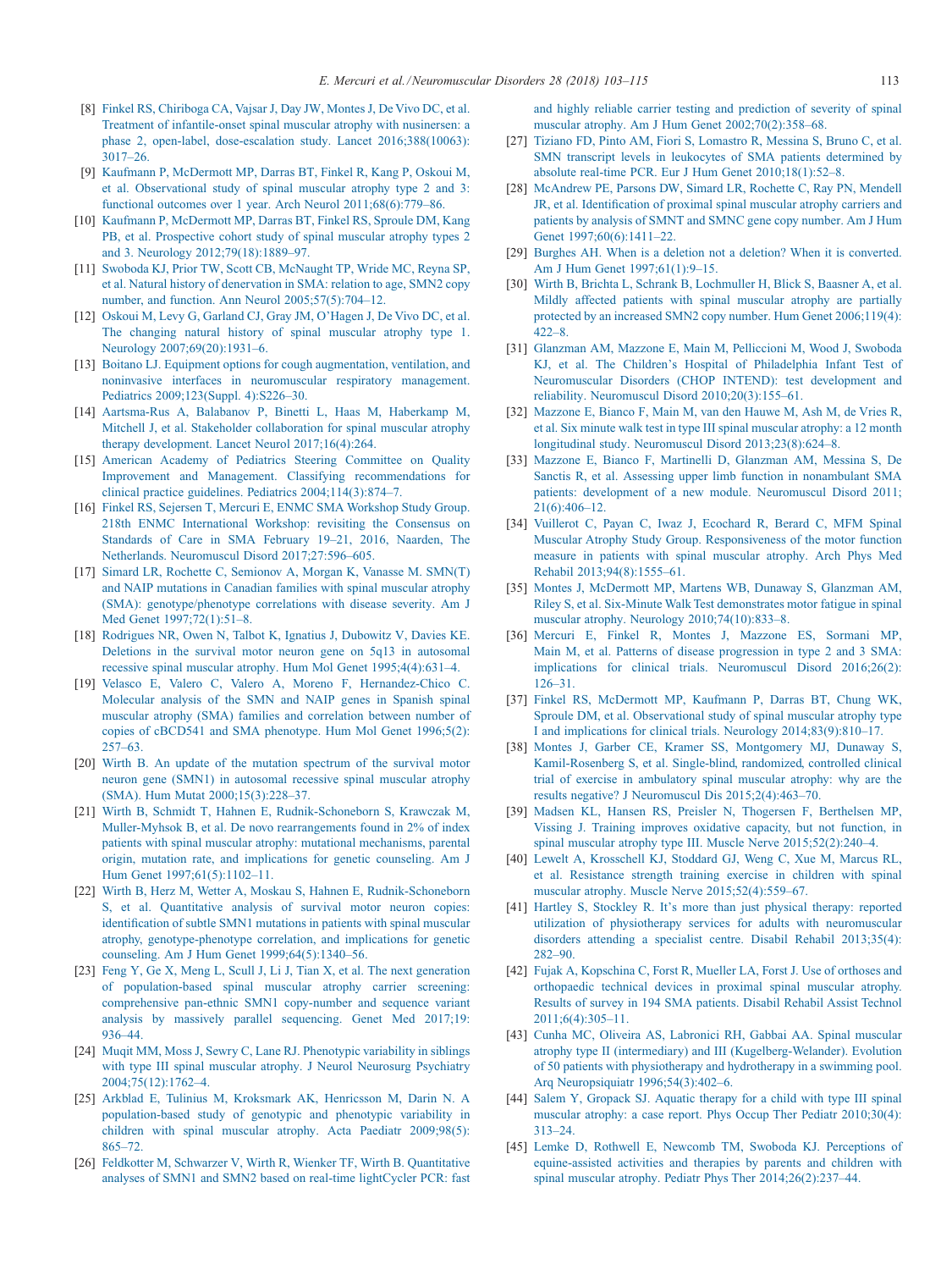- <span id="page-11-0"></span>[46] [Dunaway S, Montes J, O'Hagen J, Sproule DM, Vivo DC, Kaufmann P.](http://refhub.elsevier.com/S0960-8966(17)31284-1/sr0235) [Independent mobility after early introduction of a power wheelchair in](http://refhub.elsevier.com/S0960-8966(17)31284-1/sr0235) [spinal muscular atrophy. J Child Neurol 2013;28\(5\):576–82.](http://refhub.elsevier.com/S0960-8966(17)31284-1/sr0235)
- <span id="page-11-1"></span>[47] [Sauvagnac-Quera R, Vabre C, Azzi V, Tirolien S, Leiba N, Poisson F,](http://refhub.elsevier.com/S0960-8966(17)31284-1/sr0240) [et al. Prevention and treatment of scoliosis by Garches Brace in children](http://refhub.elsevier.com/S0960-8966(17)31284-1/sr0240) [with type Ib SMA. Ann Phys Rehabil Med 2016;59S:e92.](http://refhub.elsevier.com/S0960-8966(17)31284-1/sr0240)
- [48] [Lunn MR, Wang CH. Spinal muscular atrophy. Lancet 2008;371\(9630\):](http://refhub.elsevier.com/S0960-8966(17)31284-1/sr0245) [2120–33.](http://refhub.elsevier.com/S0960-8966(17)31284-1/sr0245)
- <span id="page-11-2"></span>[49] [Catteruccia M, Vuillerot C, Vaugier I, Leclair D, Azzi V, Viollet L, et al.](http://refhub.elsevier.com/S0960-8966(17)31284-1/sr0250) [Orthopedic management of scoliosis by Garches Vrace and spinal fusion](http://refhub.elsevier.com/S0960-8966(17)31284-1/sr0250) [in SMA type 2 children. J Neuromuscul Dis 2015;2\(4\):453–62.](http://refhub.elsevier.com/S0960-8966(17)31284-1/sr0250)
- <span id="page-11-3"></span>[50] [Mesfin A, Sponseller PD, Leet AI. Spinal muscular atrophy:](http://refhub.elsevier.com/S0960-8966(17)31284-1/sr0255) [manifestations and management. J Am Acad Orthop Surg 2012;20\(6\):](http://refhub.elsevier.com/S0960-8966(17)31284-1/sr0255) [393–401.](http://refhub.elsevier.com/S0960-8966(17)31284-1/sr0255)
- [51] [Phillips DP, Roye DP Jr, Farcy JP, Leet A, Shelton YA. Surgical](http://refhub.elsevier.com/S0960-8966(17)31284-1/sr0260) [treatment of scoliosis in a spinal muscular atrophy population. Spine](http://refhub.elsevier.com/S0960-8966(17)31284-1/sr0260) [1990;15\(9\):942–5.](http://refhub.elsevier.com/S0960-8966(17)31284-1/sr0260)
- [52] [Sponseller PD, Yang JS, Thompson GH, McCarthy RE, Emans JB,](http://refhub.elsevier.com/S0960-8966(17)31284-1/sr0265) [Skaggs DL, et al. Pelvic fixation of growing rods: comparison of](http://refhub.elsevier.com/S0960-8966(17)31284-1/sr0265) [constructs. Spine 2009;34\(16\):1706–10.](http://refhub.elsevier.com/S0960-8966(17)31284-1/sr0265)
- <span id="page-11-7"></span>[53] [Chng SY, Wong YQ, Hui JH, Wong HK, Ong HT, Goh DY. Pulmonary](http://refhub.elsevier.com/S0960-8966(17)31284-1/sr0270) [function and scoliosis in children with spinal muscular atrophy types II](http://refhub.elsevier.com/S0960-8966(17)31284-1/sr0270) [and III. J Paediatr Child Health 2003;39\(9\):673–6.](http://refhub.elsevier.com/S0960-8966(17)31284-1/sr0270)
- [54] [Modi HN, Suh SW, Hong JY, Park YH, Yang JH. Surgical correction of](http://refhub.elsevier.com/S0960-8966(17)31284-1/sr0275) [paralytic neuromuscular scoliosis with poor pulmonary functions. J](http://refhub.elsevier.com/S0960-8966(17)31284-1/sr0275) [Spinal Disord Tech 2011;24\(5\):325–33.](http://refhub.elsevier.com/S0960-8966(17)31284-1/sr0275)
- [55] [Sporer SM, Smith BG. Hip dislocation in patients with spinal muscular](http://refhub.elsevier.com/S0960-8966(17)31284-1/sr0280) [atrophy. J Pediatr Orthop 2003;23\(1\):10–14.](http://refhub.elsevier.com/S0960-8966(17)31284-1/sr0280)
- [56] [McElroy MJ, Shaner AC, Crawford TO, Thompson GH, Kadakia RV,](http://refhub.elsevier.com/S0960-8966(17)31284-1/sr0285) [Akbarnia BA, et al. Growing rods for scoliosis in spinal muscular](http://refhub.elsevier.com/S0960-8966(17)31284-1/sr0285) [atrophy: structural effects, complications, and hospital stays. Spine](http://refhub.elsevier.com/S0960-8966(17)31284-1/sr0285) [2011;36\(16\):1305–11.](http://refhub.elsevier.com/S0960-8966(17)31284-1/sr0285)
- [57] [Chandran S, McCarthy J, Noonan K, Mann D, Nemeth B, Guiliani T.](http://refhub.elsevier.com/S0960-8966(17)31284-1/sr0290) [Early treatment of scoliosis with growing rods in children with severe](http://refhub.elsevier.com/S0960-8966(17)31284-1/sr0290) [spinal muscular atrophy: a preliminary report. J Pediatr Orthop](http://refhub.elsevier.com/S0960-8966(17)31284-1/sr0290) [2011;31\(4\):450–4.](http://refhub.elsevier.com/S0960-8966(17)31284-1/sr0290)
- [58] [Fujak A, Ingenhorst A, Heuser K, Forst R, Forst J. Treatment of scoliosis](http://refhub.elsevier.com/S0960-8966(17)31284-1/sr0295) [in intermediate spinal muscular atrophy \(SMA type II\) in childhood.](http://refhub.elsevier.com/S0960-8966(17)31284-1/sr0295) [Ortop Traumatol Rehabil 2005;7\(2\):175–9.](http://refhub.elsevier.com/S0960-8966(17)31284-1/sr0295)
- [59] [Anari JB, Spiegel DA, Baldwin KD. Neuromuscular scoliosis and pelvic](http://refhub.elsevier.com/S0960-8966(17)31284-1/sr0300) [fixation in 2015: where do we stand? World J Orthop 2015;6\(8\):564–6.](http://refhub.elsevier.com/S0960-8966(17)31284-1/sr0300)
- [60] [Odent T, Ilharreborde B, Miladi L, Khouri N, Violas P, Ouellet J, et al.](http://refhub.elsevier.com/S0960-8966(17)31284-1/sr0305) [Fusionless surgery in early-onset scoliosis. Orthop Traumatol Surg Res](http://refhub.elsevier.com/S0960-8966(17)31284-1/sr0305) [2015;101\(6 Suppl.\):S281–8.](http://refhub.elsevier.com/S0960-8966(17)31284-1/sr0305)
- <span id="page-11-4"></span>[61] [Yoon WW, Sedra F, Shah S, Wallis C, Muntoni F, Noordeen H.](http://refhub.elsevier.com/S0960-8966(17)31284-1/sr0310) [Improvement of pulmonary function in children with early-onset](http://refhub.elsevier.com/S0960-8966(17)31284-1/sr0310) [scoliosis using magnetic growth rods. Spine 2014;39\(15\):1196–202.](http://refhub.elsevier.com/S0960-8966(17)31284-1/sr0310)
- <span id="page-11-5"></span>[62] [Figueiredo N, Kananeh SF, Siqueira HH, Figueiredo RC, Al Sebai MW.](http://refhub.elsevier.com/S0960-8966(17)31284-1/sr0315) [The use of magnetically controlled growing rod device for pediatric](http://refhub.elsevier.com/S0960-8966(17)31284-1/sr0315) [scoliosis. Neurosciences \(Riyadh\) 2016;21\(1\):17–25.](http://refhub.elsevier.com/S0960-8966(17)31284-1/sr0315)
- [63] [La Rosa G, Oggiano L, Ruzzini L. Magnetically controlled growing rods](http://refhub.elsevier.com/S0960-8966(17)31284-1/sr0320) [for the management of early-onset scoliosis: a preliminary report. J](http://refhub.elsevier.com/S0960-8966(17)31284-1/sr0320) [Pediatr Orthop 2017;37\(2\):79–85.](http://refhub.elsevier.com/S0960-8966(17)31284-1/sr0320)
- [64] [Dannawi Z, Altaf F, Harshavardhana NS, El Sebaie H, Noordeen H.](http://refhub.elsevier.com/S0960-8966(17)31284-1/sr0325) [Early results of a remotely-operated magnetic growth rod in early-onset](http://refhub.elsevier.com/S0960-8966(17)31284-1/sr0325) [scoliosis. Bone Joint J 2013;95-B\(1\):75–80.](http://refhub.elsevier.com/S0960-8966(17)31284-1/sr0325)
- [65] [Cheung KM, Cheung JP, Samartzis D, Mak KC, Wong YW, Cheung](http://refhub.elsevier.com/S0960-8966(17)31284-1/sr0330) [WY, et al. Magnetically controlled growing rods for severe spinal](http://refhub.elsevier.com/S0960-8966(17)31284-1/sr0330) [curvature in young children: a prospective case series. Lancet](http://refhub.elsevier.com/S0960-8966(17)31284-1/sr0330) [2012;379\(9830\):1967–74.](http://refhub.elsevier.com/S0960-8966(17)31284-1/sr0330)
- <span id="page-11-6"></span>[66] [Fujak A, Raab W, Schuh A, Kress A, Forst R, Forst J. Operative](http://refhub.elsevier.com/S0960-8966(17)31284-1/sr0335) [treatment of scoliosis in proximal spinal muscular atrophy: results of 41](http://refhub.elsevier.com/S0960-8966(17)31284-1/sr0335) [patients. Arch Orthop Trauma Surg 2012;132\(12\):1697–706.](http://refhub.elsevier.com/S0960-8966(17)31284-1/sr0335)
- <span id="page-11-8"></span>[67] [Livingston K, Zurakowski D, Snyder B, Growing Spine Study Group,](http://refhub.elsevier.com/S0960-8966(17)31284-1/sr0340) [Children's Spine Study Group. Parasol rib deformity in hypotonic](http://refhub.elsevier.com/S0960-8966(17)31284-1/sr0340) [neuromuscular scoliosis: a new radiographical definition and a](http://refhub.elsevier.com/S0960-8966(17)31284-1/sr0340) [comparison of short-term treatment outcomes with VEPTR and growing](http://refhub.elsevier.com/S0960-8966(17)31284-1/sr0340) [rods. Spine 2015;40\(13\):E780–6.](http://refhub.elsevier.com/S0960-8966(17)31284-1/sr0340)
- [68] [Fujak A, Raab W, Schuh A, Richter S, Forst R, Forst J. Natural course of](http://refhub.elsevier.com/S0960-8966(17)31284-1/sr0345) [scoliosis in proximal spinal muscular atrophy type II and IIIa: descriptive](http://refhub.elsevier.com/S0960-8966(17)31284-1/sr0345) [clinical study with retrospective data collection of 126 patients. BMC](http://refhub.elsevier.com/S0960-8966(17)31284-1/sr0345) [Musculoskelet Disord 2013;14:283.](http://refhub.elsevier.com/S0960-8966(17)31284-1/sr0345)
- [69] [Mills B, Bach JR, Zhao C, Saporito L, Sabharwal S. Posterior spinal](http://refhub.elsevier.com/S0960-8966(17)31284-1/sr0350) [fusion in children with flaccid neuromuscular scoliosis: the role of](http://refhub.elsevier.com/S0960-8966(17)31284-1/sr0350) [noninvasive positive pressure ventilatory support. J Pediatr Orthop](http://refhub.elsevier.com/S0960-8966(17)31284-1/sr0350) [2013;33\(5\):488–93.](http://refhub.elsevier.com/S0960-8966(17)31284-1/sr0350)
- [70] [Zenios M, Sampath J, Cole C, Khan T, Galasko CS. Operative treatment](http://refhub.elsevier.com/S0960-8966(17)31284-1/sr0355) [for hip subluxation in spinal muscular atrophy. J Bone Joint Surg Br](http://refhub.elsevier.com/S0960-8966(17)31284-1/sr0355) [2005;87\(11\):1541–4.](http://refhub.elsevier.com/S0960-8966(17)31284-1/sr0355)
- [71] [Haaker G, Fujak A. Proximal spinal muscular atrophy: current](http://refhub.elsevier.com/S0960-8966(17)31284-1/sr0360) [orthopedic perspective. Appl Clin Genet 2013;6\(11\):113–20.](http://refhub.elsevier.com/S0960-8966(17)31284-1/sr0360)
- [72] [Skalsky AJ, McDonald CM. Prevention and management of limb](http://refhub.elsevier.com/S0960-8966(17)31284-1/sr0365) [contractures in neuromuscular diseases. Phys Med Rehabil Clin N Am](http://refhub.elsevier.com/S0960-8966(17)31284-1/sr0365) [2012;23\(3\):675–87.](http://refhub.elsevier.com/S0960-8966(17)31284-1/sr0365)
- [73] [Fujak A, Kopschina C, Gras F, Forst R, Forst J. Contractures of the lower](http://refhub.elsevier.com/S0960-8966(17)31284-1/sr0370) [extremities in spinal muscular atrophy type II. Descriptive clinical study](http://refhub.elsevier.com/S0960-8966(17)31284-1/sr0370) [with retrospective data collection. Ortop Traumatol Rehabil 2011;13\(1\):](http://refhub.elsevier.com/S0960-8966(17)31284-1/sr0370) [27–36.](http://refhub.elsevier.com/S0960-8966(17)31284-1/sr0370)
- [74] [Fujak A, Kopschina C, Gras F, Forst R, Forst J. Contractures of the upper](http://refhub.elsevier.com/S0960-8966(17)31284-1/sr0375) [extremities in spinal muscular atrophy type II. Descriptive clinical study](http://refhub.elsevier.com/S0960-8966(17)31284-1/sr0375) [with retrospective data collection. Ortop Traumatol Rehabil 2010;12\(5\):](http://refhub.elsevier.com/S0960-8966(17)31284-1/sr0375) [410–19.](http://refhub.elsevier.com/S0960-8966(17)31284-1/sr0375)
- [75] [Wang HY, Ju YH, Chen SM, Lo SK, Jong YJ. Joint range of motion](http://refhub.elsevier.com/S0960-8966(17)31284-1/sr0380) [limitations in children and young adults with spinal muscular atrophy.](http://refhub.elsevier.com/S0960-8966(17)31284-1/sr0380) [Arch Phys Med Rehabil 2004;85\(10\):1689–93.](http://refhub.elsevier.com/S0960-8966(17)31284-1/sr0380)
- <span id="page-11-9"></span>[76] [Khatri IA, Chaudhry US, Seikaly MG, Browne RH, Iannaccone ST. Low](http://refhub.elsevier.com/S0960-8966(17)31284-1/sr0385) [bone mineral density in spinal muscular atrophy. J Clin Neuromuscul](http://refhub.elsevier.com/S0960-8966(17)31284-1/sr0385) Dis  $2008$ ; 10(1): 11–17.
- [77] [Aton J, Davis RH, Jordan KC, Scott CB, Swoboda KJ. Vitamin D intake](http://refhub.elsevier.com/S0960-8966(17)31284-1/sr0390) [is inadequate in spinal muscular atrophy type I cohort: correlations with](http://refhub.elsevier.com/S0960-8966(17)31284-1/sr0390) [bone health. J Child Neurol 2014;29\(3\):374–80.](http://refhub.elsevier.com/S0960-8966(17)31284-1/sr0390)
- [78] [Roper H, Quinlivan R, Workshop Participants. Implementation of "the](http://refhub.elsevier.com/S0960-8966(17)31284-1/sr0395) [consensus statement for the standard of care in spinal muscular atrophy"](http://refhub.elsevier.com/S0960-8966(17)31284-1/sr0395) [when applied to infants with severe type 1 SMA in the UK. Arch Dis](http://refhub.elsevier.com/S0960-8966(17)31284-1/sr0395) [Child 2010;95\(10\):845–9.](http://refhub.elsevier.com/S0960-8966(17)31284-1/sr0395)
- <span id="page-11-10"></span>[79] [Sproule DM, Montes J, Dunaway SL, Montgomery M, Battista V, Shen](http://refhub.elsevier.com/S0960-8966(17)31284-1/sr0400) [W, et al. Bioelectrical impedance analysis can be a useful screen for](http://refhub.elsevier.com/S0960-8966(17)31284-1/sr0400) [excess adiposity in spinal muscular atrophy. J Child Neurol 2010;25\(11\):](http://refhub.elsevier.com/S0960-8966(17)31284-1/sr0400) [1348–54.](http://refhub.elsevier.com/S0960-8966(17)31284-1/sr0400)
- <span id="page-11-14"></span>[80] [Sproule DM, Montes J, Montgomery M, Battista V, Koenigsberger D,](http://refhub.elsevier.com/S0960-8966(17)31284-1/sr0405) [Shen W, et al. Increased fat mass and high incidence of overweight](http://refhub.elsevier.com/S0960-8966(17)31284-1/sr0405) [despite low body mass index in patients with spinal muscular atrophy.](http://refhub.elsevier.com/S0960-8966(17)31284-1/sr0405) [Neuromuscul Disord 2009;19\(6\):391–6.](http://refhub.elsevier.com/S0960-8966(17)31284-1/sr0405)
- [81] [Poruk KE, Davis RH, Smart AL, Chisum BS, Lasalle BA, Chan GM,](http://refhub.elsevier.com/S0960-8966(17)31284-1/sr0410) [et al. Observational study of caloric and nutrient intake, bone density,](http://refhub.elsevier.com/S0960-8966(17)31284-1/sr0410) [and body composition in infants and children with spinal muscular](http://refhub.elsevier.com/S0960-8966(17)31284-1/sr0410) [atrophy type I. Neuromuscul Disord 2012;22\(11\):966–73.](http://refhub.elsevier.com/S0960-8966(17)31284-1/sr0410)
- <span id="page-11-11"></span>[82] [Tein I, Sloane AE, Donner EJ, Lehotay DC, Millington DS, Kelley RI.](http://refhub.elsevier.com/S0960-8966(17)31284-1/sr0415) [Fatty acid oxidation abnormalities in childhood-onset spinal muscular](http://refhub.elsevier.com/S0960-8966(17)31284-1/sr0415) [atrophy: primary or secondary defect\(s\)? Pediatr Neurol 1995;12\(1\):](http://refhub.elsevier.com/S0960-8966(17)31284-1/sr0415) [21–30.](http://refhub.elsevier.com/S0960-8966(17)31284-1/sr0415)
- <span id="page-11-13"></span>[83] [Crawford TO, Sladky JT, Hurko O, Besner-Johnston A, Kelley RI.](http://refhub.elsevier.com/S0960-8966(17)31284-1/sr0420) [Abnormal fatty acid metabolism in childhood spinal muscular atrophy.](http://refhub.elsevier.com/S0960-8966(17)31284-1/sr0420) [Ann Neurol 1999;45\(3\):337–43.](http://refhub.elsevier.com/S0960-8966(17)31284-1/sr0420)
- [84] [Ripolone M, Ronchi D, Violano R, Vallejo D, Fagiolari G, Barca E, et al.](http://refhub.elsevier.com/S0960-8966(17)31284-1/sr0425) [Impaired muscle mitochondrial biogenesis and myogenesis in spinal](http://refhub.elsevier.com/S0960-8966(17)31284-1/sr0425) [muscular Atrophy. JAMA Neurol 2015;72\(6\):666–75.](http://refhub.elsevier.com/S0960-8966(17)31284-1/sr0425)
- <span id="page-11-12"></span>[85] [Bowerman M, Michalski JP, Beauvais A, Murray LM, DeRepentigny](http://refhub.elsevier.com/S0960-8966(17)31284-1/sr0430) [Y, Kothary R. Defects in pancreatic development and glucose metabolism](http://refhub.elsevier.com/S0960-8966(17)31284-1/sr0430) [in SMN-depleted mice independent of canonical spinal muscular atrophy](http://refhub.elsevier.com/S0960-8966(17)31284-1/sr0430) [neuromuscular pathology. Hum Mol Genet 2014;23\(13\):3432–44.](http://refhub.elsevier.com/S0960-8966(17)31284-1/sr0430)
- <span id="page-11-15"></span>[86] [Bowerman M, Swoboda KJ, Michalski JP, Wang GS, Reeks C, Beauvais](http://refhub.elsevier.com/S0960-8966(17)31284-1/sr0435) [A, et al. Glucose metabolism and pancreatic defects in spinal muscular](http://refhub.elsevier.com/S0960-8966(17)31284-1/sr0435) [atrophy. Ann Neurol 2012;72\(2\):256–68.](http://refhub.elsevier.com/S0960-8966(17)31284-1/sr0435)
- [87] [Butchbach ME, Rose FF Jr, Rhoades S, Marston J, McCrone JT, Sinnott](http://refhub.elsevier.com/S0960-8966(17)31284-1/sr0440) [R, et al. Effect of diet on the survival and phenotype of a mouse model](http://refhub.elsevier.com/S0960-8966(17)31284-1/sr0440)